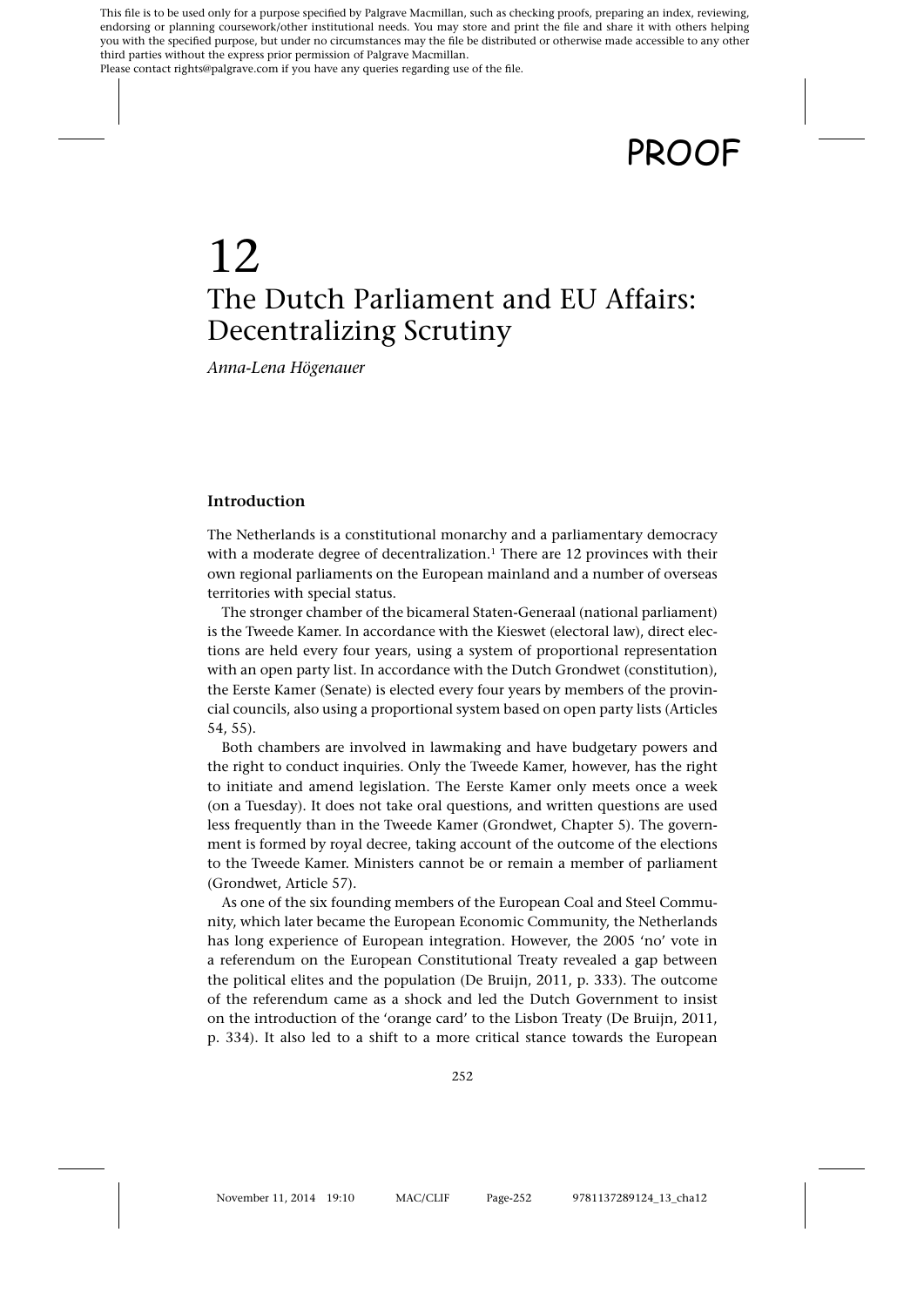*Anna-Lena Högenauer* 253

Union (EU) by many political parties, which, although still pro-EU, felt the need to pay closer attention to the domestic implications of EU policies.<sup>2</sup> In the Tweede Kamer, it led to the development of a *systematic* working method that emphasizes *decentralized* scrutiny in sectoral committees and of a *nuanced set* of European and national instruments (Kester and van Keulen, 2011, p. 303).

### **The institutional setting for parliamentary scrutiny and participation in EU affairs**

### **Limited formal guidance**

Unlike neighbouring Germany, the scrutiny of EU affairs is not the subject of detailed legal and constitutional provisions. The Dutch Constitution does not explicitly mention the EU, but articles on international treaties, such as Article 91 and Article 92, also apply to EU affairs. These state that lawmaking and juridical competences can be transferred to international organizations, but that parliamentary approval is needed for such an act. If a treaty departs from the provisions of the Grondwet, a two-thirds majority is required in each chamber before it can be ratified.

Mechanisms for parliamentary oversight of EU affairs are set out in statutory provisions, such as the law on the ratification of the Lisbon Treaty (Rijkswet, 10 July 2008). Similar laws exist for the ratification of the treaties of Maastricht, Amsterdam and Nice, although these have been partially repealed by the new law. The ratification laws, however, are generally quite short: the law on the ratification of the Maastricht Treaty (Rijkswet, 17 December 1992) contains six articles and the law on the ratification of the Lisbon Treaty contains five. Nonetheless, the law on the ratification of the Maastricht Treaty stated that the Dutch Government must seek parliamentary approval prior to a decision on justice or home affairs in the Council of Ministers (Article 3), and before agreement on the final phase of Economic and Monetary Union (Article 5). It also gave the Dutch Parliament the right to be informed about certain economic matters (Article 4). The law on the ratification of the Lisbon Treaty not only sets out the functioning of the scrutiny reserve (see below) but also largely repeals the special rights that parliament gained under previous laws in the area of justice and home affairs (Rijkswet, 10 July 2008, Articles 2–4).

The standing orders of the chambers are a third source of guidance. The standing orders of the Tweede Kamer stipulate the existence of a permanent committee for EU affairs (the European Affairs Committee, EAC) (Article 16) and contain provisions on the right of Dutch Members of the European Parliament (MEPs) to attend and participate in the meetings of the Tweede Kamer (Article 55a). However, apart from these two provisions, the standing orders are marked by their relative silence on the subject of EU affairs, implying that they are to be treated like domestic affairs in terms of procedures and working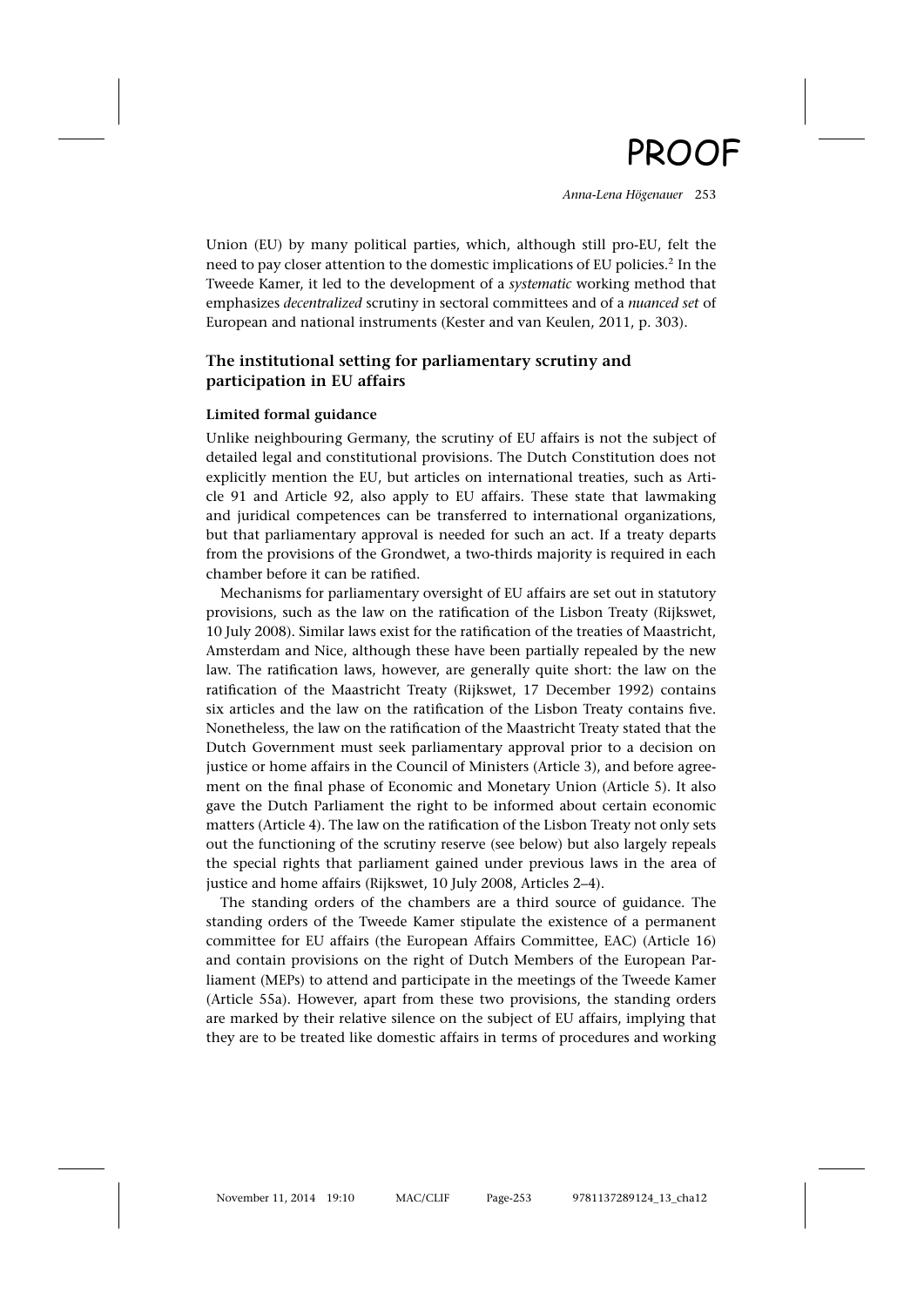#### 254 *The Six Founding Members, 1952*

practices and that the EAC has the same rights as any other standing committee, that is, the right to hold hearings, request information from ministers, debate with the minister concerned and organize working visits (Article 27, Article 28).

The standing orders of the Eerste Kamer make no specific reference to the EU (Eerste Kamer, 2011c). Instead, a memorandum sets out the approach to EU affairs since the ratification of the Lisbon Treaty, which is discussed below (Eerste Kamer, 2009).

Finally, a word should be said about referendums in the light of the result of the Dutch referendum on the Constitutional Treaty in 2005. The Dutch Constitution does not envisage referendums, which means that they cannot be legally binding. Nonetheless, the government or parliament can opt to call a consultative referendum. The referendum on the Constitutional Treaty was the first referendum to be held at the national level for 200 years (Europa-nu, 2013; Referendum Platform, 2013).

#### **The decentralization of the scrutiny of EU affairs to committees**

### *The Tweede Kamer*

The Tweede Kamer sees itself as a working parliament rather than a debating chamber.3 De jure, all legally binding decisions have to be taken in the plenary. De facto, the scrutiny of EU affairs has evolved in such a way that it is mostly in the hands of the committees. In addition, internal reforms since 2006 have decentralized responsibility for EU affairs and put sectoral committees firmly at the heart of the scrutiny of EU affairs (see Tweede Kamer, 2006). There is an EAC as prescribed in the standing orders, but it is mostly responsible for the overall coordination of EU-related business as well as the treatment of general and institutional issues that transcend sectors or policy areas (Tweede Kamer, 2013b). Trends towards a strengthening of sectoral committees in EU affairs have been taking place in other member states as well, but few parliaments have empowered their sectoral committees to the same extent as the Tweede Kamer (Gattermann et al., 2013).

To be involved at an early stage, the Tweede Kamer has since 2007 systematically analysed the Work Programme of the European Commission for the coming year in order to identify its priorities. The sectoral committees scrutinize those parts of the Work Programme that affect them. The EAC discusses the document together with the cabinet member assigned to EU affairs.<sup>4</sup> An integrated list of priorities is adopted in the plenary. Since 2010, this has also contained an indication of whether the chamber wishes to place a scrutiny reserve on a proposal or whether it intends to conduct a subsidiarity test. Since 2009, the EACs of the two Dutch chambers have used the occasion to conduct a joint debate with the European Commissioner for inter-institutional relations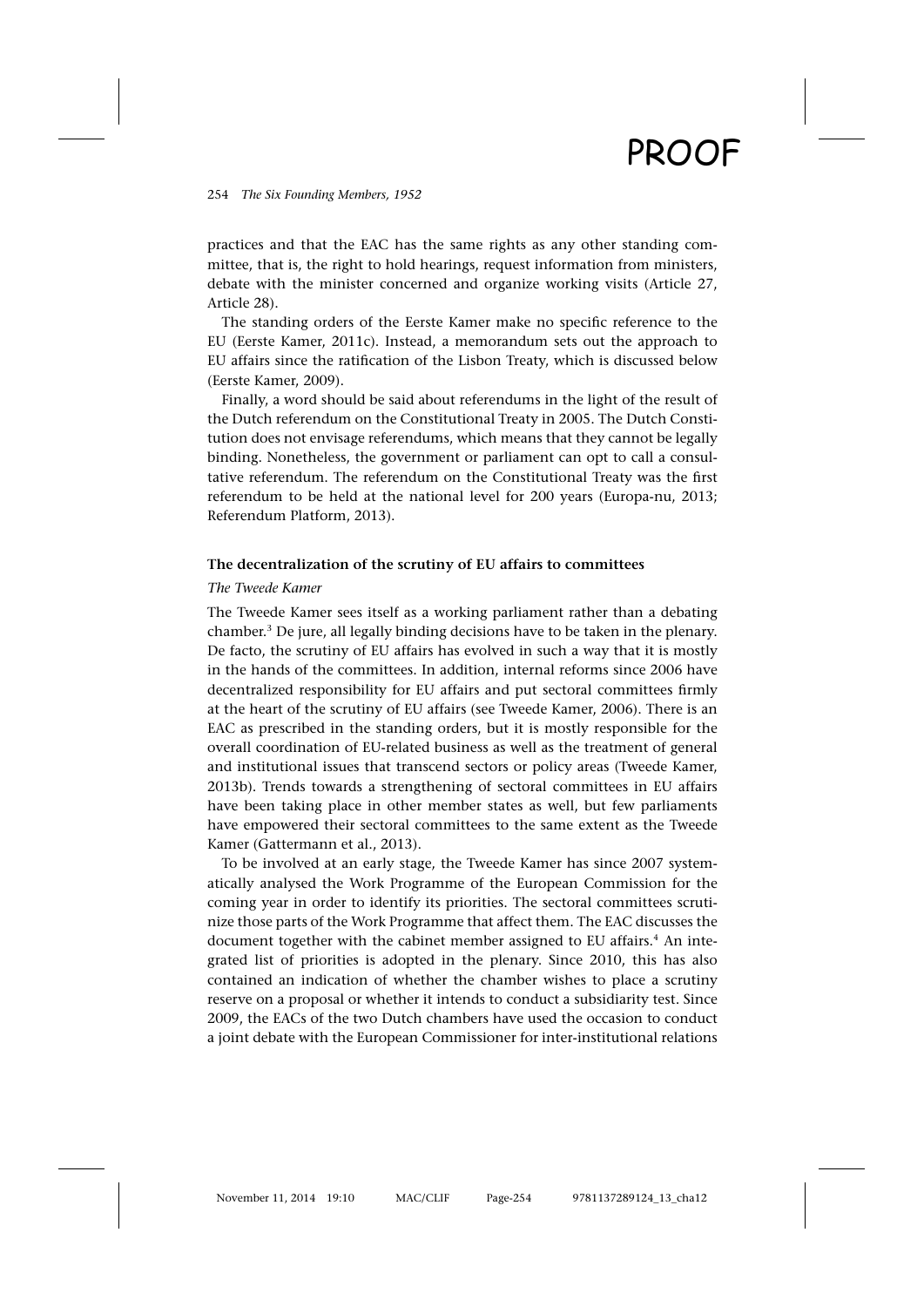*Anna-Lena Högenauer* 255

before taking a final decision on their priorities (Tweede Kamer, 2011a, pp. 3–4). Overall, the approach is selective. In 2011, of the 700 announced Commission initiatives, only four documents were subject to a subsidiarity test and seven subject to a scrutiny reserve. In 2012, there were four subsidiarity tests and four scrutiny reserves (Kester and van Keulen, 2011, p. 307; written reply, Tweede Kamer, 3 May 2013<sup>5</sup>).

Attention is also paid to Commission consultation documents. The Dutch Government usually takes part in these consultations and sends its response to the Tweede Kamer at least 30 days before it is sent to the Commission. While the Tweede Kamer only reacted to one-third of Green Papers and White Papers before 2006, it has examined all 40 of the Green Papers and White Papers published since 2007 (Tweede Kamer, 2011a, pp. 4–5).

Similarly, the number of technical briefings with Commission officials or members of the Dutch Permanent Representation rose from three in 2006 to over ten per year in recent years (Tweede Kamer, 2011a, p. 9). The number of roundtables with stakeholders and experts also increased to about 20 per year (Tweede Kamer, 2011a, p. 10).

One of the more traditional procedures is the *algemeen overleg* (AO), a discussion with a minister organized by a sectoral committee in advance of a meeting of the relevant Council formation. This method mirrors domestic procedures and is not specific to EU affairs (see Article 41 of the standing orders). It has existed since 1996, but initially the core committee was the EAC and the government was represented mainly by the Secretary for European Affairs (Kester and van Keulen, 2011, p. 203). A plenary discussion with the prime minister is held before meetings of the European Council. The government provides the committee with the Council agenda annotated with its own position prior to the AO. If parliament wants to formalize its position and put increased pressure on the government, a *verslag algemeen overleg* is organized in the plenary, during which resolutions (*moties*) can be tabled.<sup>6</sup> There has been a noticeable increase in the use of this instrument.<sup>7</sup> These motions are not legally binding but they are politically binding (see the third section of this chapter). If necessary, for instance during recesses, AOs can be replaced with a written procedure to ensure that all Council meetings are covered. The proportion of EU-related motions to the total number of resolutions increased after the reforms (Tweede Kamer, 2011a, p. 13). Ministers usually report back after a Council meeting, often in writing, on how far the previously notified negotiation position was achieved.8 This method is relatively powerful, but it does of course take place after the event.

On a more ad hoc basis, parliamentarians can ask written or oral questions or request the attendance of a minister at a debate. In addition, thematic debates in committees can be organized to create pressure at points when issues are high on the EU agenda.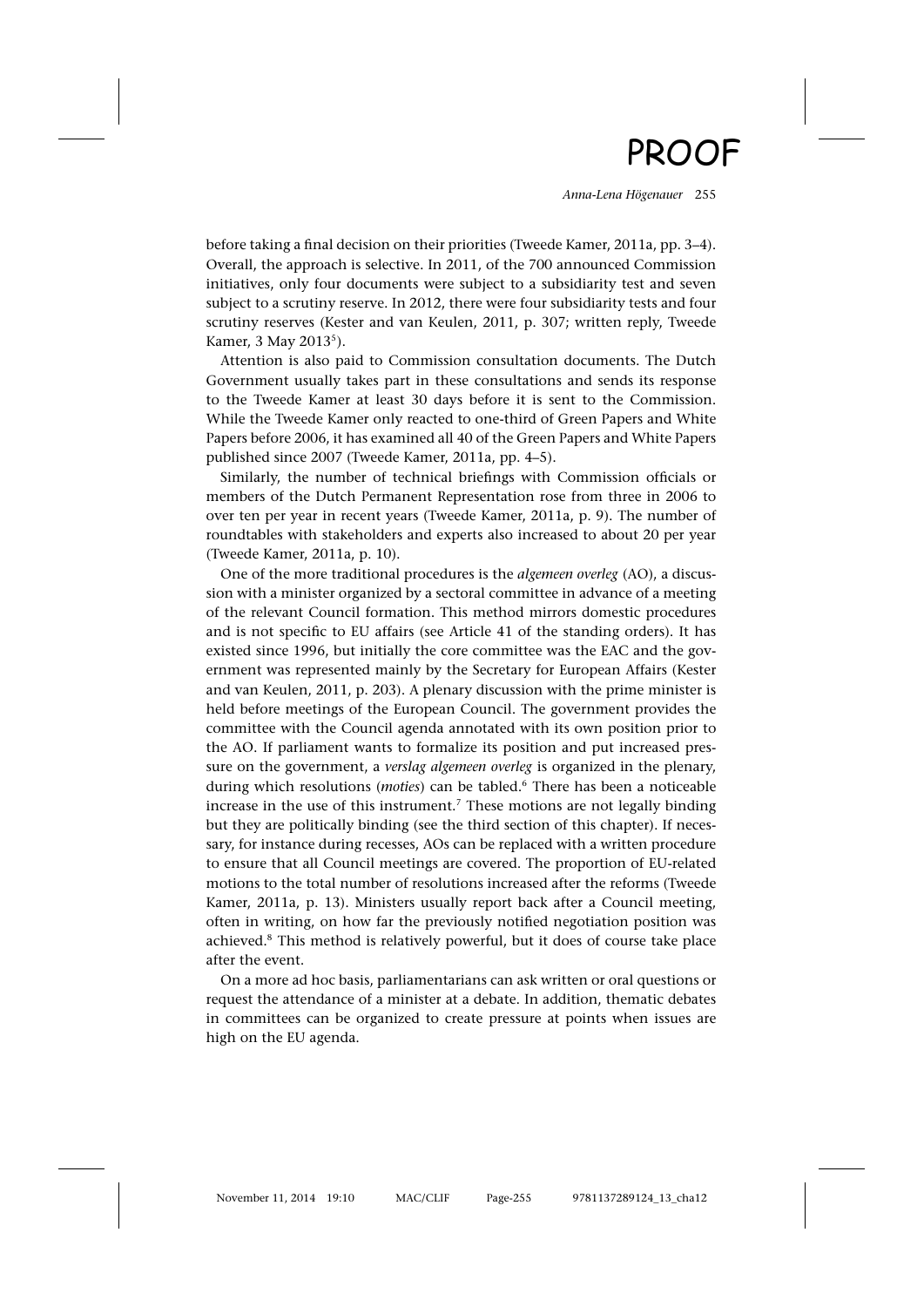#### 256 *The Six Founding Members, 1952*

The final stage of parliamentary involvement is in the transposition of directives. Transposition is a fundamental part of the competences of the Eerste and Tweede Kamer, as they hold the legislative competence in the Dutch system. The EAC and staff play an important horizontal coordination role and alert the sectoral committees to expired deadlines or complaints from the Commission about the content of transposition laws. One of the key tasks of parliamentary staff, according to an internal evaluation by the Tweede Kamer, is to distinguish 'gold plating', that is, add-ons by the national government that can be modified or removed, from the genuine requirements of transposition (Tweede Kamer, 2011a, p. 14).

In sum, the committees are at the centre of the scrutiny system of the Tweede Kamer. They are responsible for the selection of priority issues, oversight of the government prior to Council meetings, and the organization of roundtables and briefings. As the sectoral committees have become more active in the scrutiny of EU affairs since 2006, the EAC has increasingly adopted a coordinating role. The precise level of activity of the different committees is difficult to evaluate, however, as it depends not only on the level of motivation of the committee but also on the items on the EU agenda. Based on the internal statistics of the Tweede Kamer on the EU-related activities of its committees, it is possible to say that the committee responsible for economic affairs, agriculture and innovation (and its predecessor committees) was particularly active in 2010. The finance committee, the EAC and the committee on foreign affairs were also extremely active. Nearly all the committees saw some EU affairs-related activity (Tweede Kamer, 2011d).

### *The Eerste Kamer*

The situation is in many respects similar in the Eerste Kamer. Formal resolutions and opinions can only be adopted in the plenary (Eerste Kamer, 2013e). Yet, much of the preparatory work, such as the selection of priorities on the basis of the Commission Work Programme, is in practice done in the committees (Eerste Kamer, 2011a; Eerste Kamer, 2011b).<sup>9</sup> The EAC is mostly responsible for the coordination of EU affairs and general or institutional issues related to the EU, while the sectoral committees have taken on EU affairs related to their specializations (Eerste Kamer, 2013c).<sup>10</sup> An EAC is not specifically required by the standing orders of the Eerste Kamer.

An important difference between the two chambers that also affects the standing of the committees is the use of AOs. At the heart of the strengths of the committees of the Tweede Kamer lies a deeply rooted de facto mandating system that has developed much political importance since the 1990s. The Eerste Kamer has not emulated this practice. It can request meetings with ministers, but does so much less frequently. As the chamber only meets on Tuesdays, there are organizational obstacles to the arrangement of regular meetings between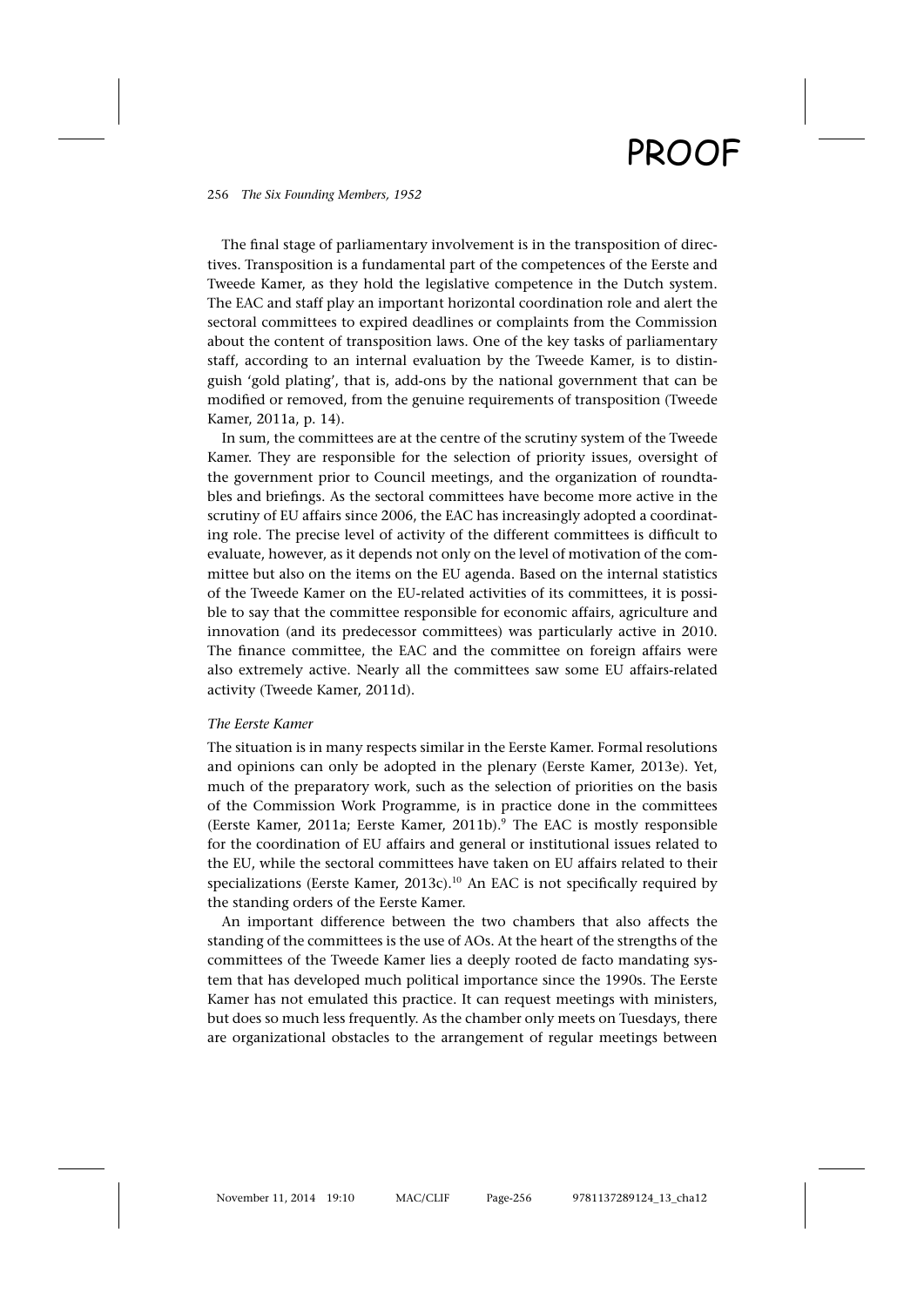*Anna-Lena Högenauer* 257

ministers and committees.<sup>11</sup> The Eerste Kamer still receives annotated agendas from the government before Council meetings as well as feedback on the progress of negotiations. There is also an option to engage in written exchanges with the government (Eerste Kamer, 2011a). The result is that resolutions tend to be formulated more often during plenary debates, compared to the Tweede Kamer.<sup>12</sup> However, the Eerste Kamer generally prefers written questions to resolutions, in part because these can trigger a debate and in part because they can reflect different views.<sup>13</sup>

Thus, the main instruments of scrutiny used by the Eerste Kamer, excluding the instruments created in the context of the Lisbon Treaty, are resolutions and plenary debates supported by debates with the government on specific issues of importance. The precise level of activity of the different committees is difficult to assess. However, an analysis of the resolutions adopted and the plenary debates held on EU affairs in 2010 and 2011 shows that the main focus was on data protection, activities related to the area of freedom, security and justice, the financial crisis and, to a lesser extent, human rights and the accession of new member states. The interest in issues related to justice and home affairs is most likely due to the fact that both chambers used to have particularly strong powers in that policy area, which they lost with the ratification of the Lisbon Treaty, $14$  and that the Eerste Kamer has many legal experts among its members (written reply, Eerste Kamer, 3 May 2013).<sup>15</sup>

### **Legal instruments of government control**

De jure, the Dutch Parliament has few means of forcing the government to adopt its views. The strongest instrument in this regard is probably the scrutiny reserve, which forces the government to hold a debate with parliament on a specific issue and to agree a course of action before allowing negotiations at the EU level to proceed (see the discussion on post-Lisbon instruments below). Resolutions (moties) are not legally binding. Similarly, there is no legal obligation to hold AOs before Council meetings and the positions expressed by the committees are not binding. Nonetheless, in practice, the moties and positions of the committees are seen as 'politically binding', and it is regarded as 'unthinkable' that the government should go against an AO in a Council meeting (Eerste Kamer, 2011a; Tweede Kamer, 2011a, p. 13).<sup>16</sup> The ministry and the committee usually set out the 'mandate' in a letter, and the government often reports back after the Council meeting referring specifically to how the outcome relates to the position taken in the chamber.<sup>17</sup> Overall, the Tweede Kamer controls the government more closely than the Eerste Kamer, as the comparison of plenary debates and moties in Table 12.1 shows.

Finally, letters to and from ministers are a more informal but frequently used means of communication with the government. Letters allow a chamber or committee to raise points for consideration or generate debate rather than bind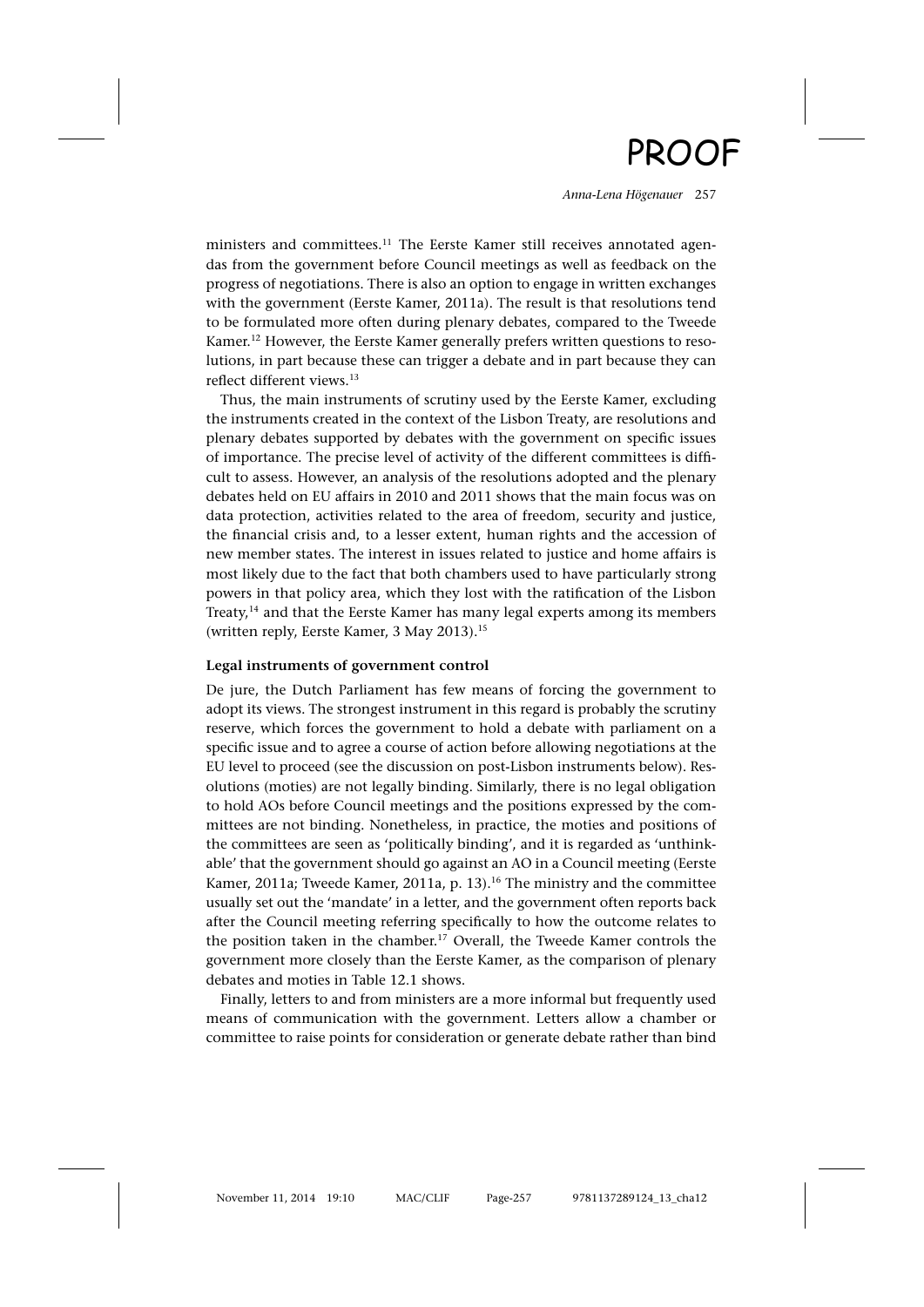#### 258 *The Six Founding Members, 1952*

|              |      | <b>Plenary debates</b> | <b>Adopted moties</b> |
|--------------|------|------------------------|-----------------------|
| Eerste Kamer | 2010 |                        |                       |
|              | 2011 | 2.                     | o                     |
| Tweede Kamer | 2010 | 13                     | 26                    |
|              | 2011 | 16                     | 70                    |

*Table 12.1* Plenary debates and moties on EU affairs in the Dutch Parliament<sup>∗</sup>

*Note*: ∗The data were collected in 2011 and 2011 as part of the OPAL project. The statistics do not include activities related to the transposition of EU policies. *Source*: Author's Compilation.

the government to a particular position. As is noted above, the Eerste Kamer in particular prefers this type of communication to resolutions as it is more in line with its self-image as a place for reflection or debate, and because it allows for a diversity of views.18 Letters can also be used to request information or to follow up on whether, and if so how, the government has acted on a motie.

### **The role of administrative staff**

The EU staff in the Tweede Kamer has been organized to reflect the division of labour between committees. Each sectoral committee is allocated an expert, usually shared with another committee, who works exclusively on EU affairs but is embedded in the committee staff of the standing committees. Including EAC staff, there are nine full-time experts and a coordinator who ensures horizontal coordination in EU affairs at the administrative level (Tweede Kamer, 2011b). The EU staff team at the Tweede Kamer meets every Tuesday to coordinate EU activities and debates. Both the EAC staff and the staff of sectoral committees are in regular contact with the relevant staff members in the other chamber, to alert each other to potentially problematic documents and assist the chambers with adopting joint opinions where they share similar views.<sup>19</sup>

Scrutiny of EU affairs by the Eerste Kamer has also undergone several reforms in the past decade, including a transition from a dominant EAC to the empowerment of sectoral committees in EU affairs.<sup>20</sup> However, as a part-time parliament, the Eerste Kamer only has about 25 staff in total and thus cannot accompany this political decentralization of EU affairs with special EU support for each committee. As a result, the EAC currently only has two members of staff, who also serve other committees. The clerks to the sectoral committees have to take on EU affairs related to their committee.<sup>21</sup> There are also information specialists who are responsible for the maintenance of EuropaPoort, the EU affairs website of the Eerste Kamer, as well as the extraction of information from IPEX, the electronic system for information-sharing between parliaments and the websites of the European institutions.<sup>22</sup>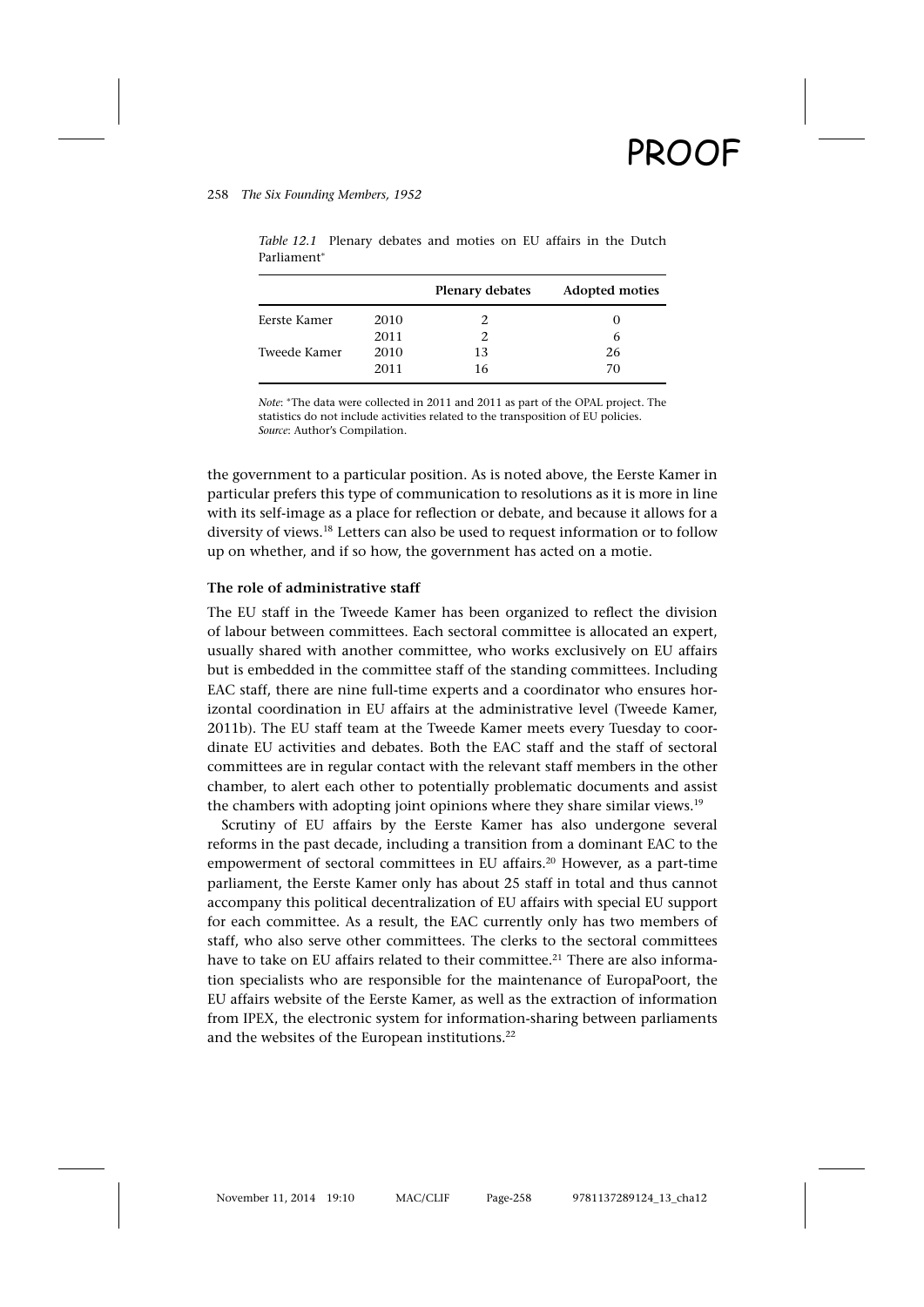*Anna-Lena Högenauer* 259

The range of tasks is similar for both chambers. Among the tasks of the EU staff are to circulate relevant EU documents to the committees and to act as the 'institutional memory', that is, to be aware of previous positions on similar issues.<sup>23</sup> Subject to political approval, they also preselect the documents they deem important from among the Commission Work Programme and other incoming documents, and draft letters to the government. In the Tweede Kamer, the EU staff of the sectoral committees takes on this task for their committees.<sup>24</sup> In addition, the EU staff provides procedural advice in the form of brochures and reports in specific situations. The staff of the Tweede Kamer has produced about 100 EU briefings per year since 2007 (Tweede Kamer, 2011a, p. 5). The Eerste Kamer manages an extensive website on EU affairs – EuropaPoort. Moreover, the staff of the Tweede Kamer provides balanced content-related arguments (for example, on the advantages and disadvantages of a policy), while the smaller staff at the Eerste Kamer provides advice on request.25 EU staff members also help with the drafting of the final responses and with the organization of briefings and roundtables (Tweede Kamer, 2011a, p. 9). Finally, the staff writes an EU newsletter for the parliamentarians and staff of their respective chambers, which is also distributed to relevant external stakeholders such as journalists, lobby groups and public affairs professionals.

### **Parliamentary activity since Lisbon**

### **New procedures**

Article 4 of the law ratifying the Lisbon Treaty creates a new instrument, the parliamentary reserve (*parlementair behandelvoorbehoud*). Within two months of the publication of a Commission proposal, either chamber can ask the government to place a parliamentary reserve on it. Within four weeks of such a request, an AO between the government and the chamber must take place in which agreement is reached on how parliament is to be kept informed about negotiations with the Commission. This leads to the lifting of the reserve (Eerste Kamer, 2009, p. 6; Tweede Kamer, 2011a, p. 6). The minister only has to give the parliament time to conclude its deliberations. He or she does not require the consent of parliament, but there is political pressure to comply with its view (van Mourik, 2009, pp. 319–320). As of early 2012, the Eerste Kamer had not used the scrutiny reserve, deeming its normal instruments of control to be sufficient (Eerste Kamer, 2010a).<sup>26</sup> By contrast, the scrutiny reserve has been employed many times in the Tweede Kamer. It was used twice in 2010, seven times in 2011 and three times in the first half of 2012 (Kester and van Keulen, 2011, p. 306; Steunenberg and De Ruiter, 2012).

The second new procedure is the Early Warning Mechanism (EWM) which gives the parliaments of all member states eight weeks to raise subsidiarity concerns in the form of a reasoned opinion concerning an EU legislative proposal.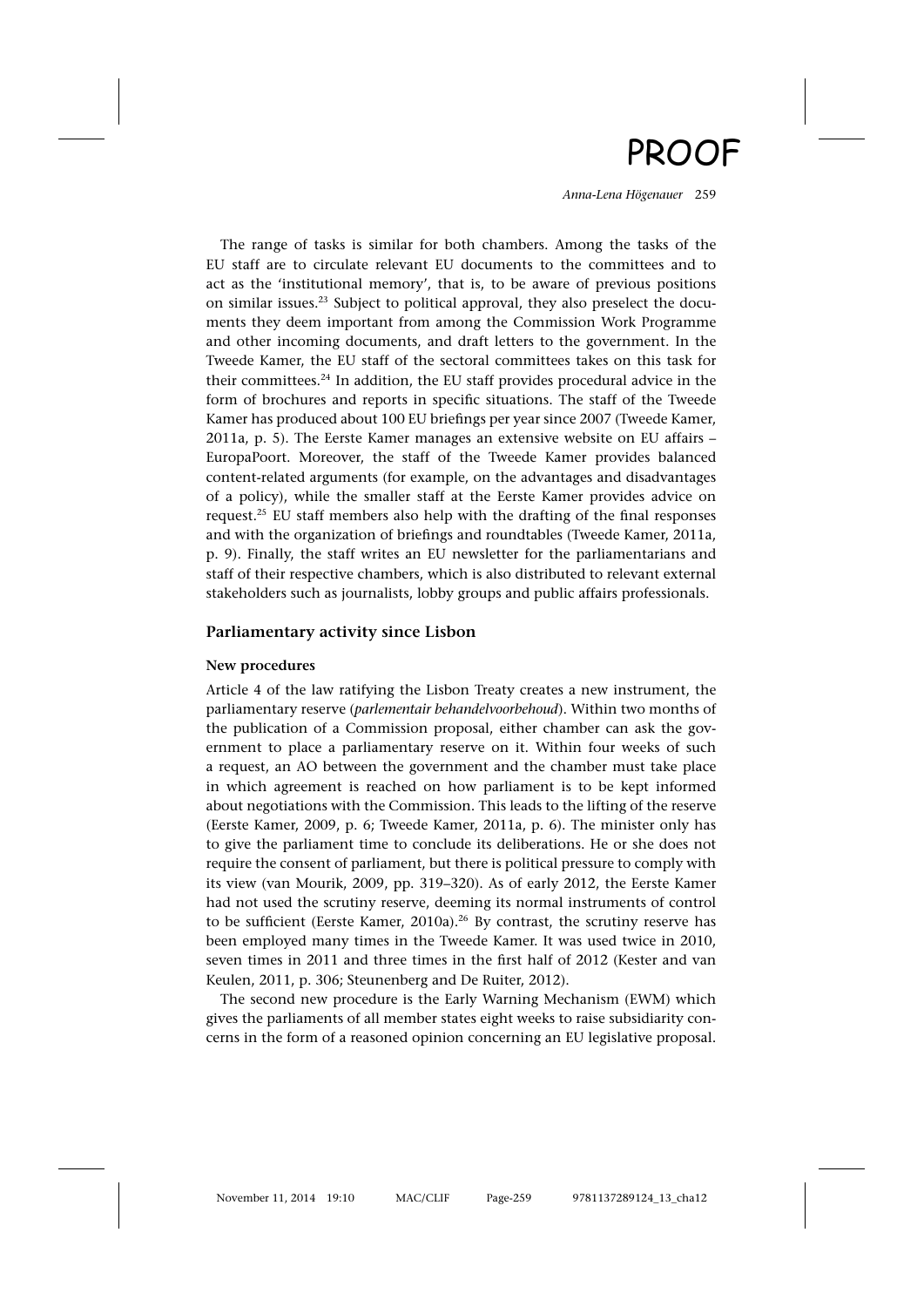#### 260 *The Six Founding Members, 1952*

The Dutch Parliament had already had some experience with subsidiarity tests on EU legislative proposals through its participation in the Political Dialogue and the Conference of Parliamentary Committees for Union Affairs (COSAC) subsidiarity tests. Initially, the two chambers used a joint committee, the *Tijdelijke Gemengde Commissie Subsidiariteitstoets*. In 2009, however, the Eerste Kamer ended this cooperation because differences in the schedules of the two chambers prevented it from being fully effective.<sup>27</sup> Since 2009, the relevant sectoral committees have been responsible for identifying possible subsidiarity problems during their scrutiny of the Commission Work Programme, testing the Commission proposal, drafting a reasoned opinion and recommending its adoption to the plenary within the eight-week deadline (Eerste Kamer, 2009, pp. 3–6). Parliament receives from the government a so-called BNC-fiche (Beoordeling Nieuwe Commissievoorstellen) with the government's evaluation of the Commission proposal within six weeks of its publication, which facilitates the work of the committees (Eerste Kamer, 2009, p. 5). If a document is earmarked for a subsidiarity test or the scrutiny reserve, the BNC-fiche must be sent within three weeks. However, parliaments have only eight weeks to adopt a reasoned opinion and it is not uncommon for the fiches to arrive late. The two chambers, and especially the better staffed Tweede Kamer, therefore actively gather additional information on the background and context of each proposal, and the positions of other member states and the European Parliament, through the representative of the Dutch Parliament in Brussels and the parliamentary networks (Tweede Kamer, 2009–2010, p. 11; Dutch Association for European Law, 2010, p. 507; Tweede Kamer, 2011a, pp. 8–9).

In addition, if the chambers have substantive concerns, they can address an opinion to the Commission and use the Political Dialogue with the Commission. The same procedure applies as for the subsidiarity test, but without the strict deadlines. There have been complaints, however, that replies from the Commission often arrive late – sometimes even after the final decision has been taken.<sup>28</sup>

The Tweede Kamer issued two reasoned opinions as part of the subsidiarity test and one opinion as part of the Political Dialogue in 2010, and four reasoned opinions in 2011. The Eerste Kamer issued three opinions and two reasoned opinions in 2010, and four opinions and three reasoned opinions in 2011. Several of the reasoned opinions were joint opinions from both chambers, and one of the 2010 reasoned opinions was sent after the deadline. In 2012, the Tweede Kamer adopted a reasoned opinion on the Monti-II proposal, the only dossier to have received a yellow card (between 2009 until mid-2013), on the last day of the deadline (Meuwese, 2012, p. 322).

After the first subsidiarity tests, Kiiver concluded that the reasoned opinions prepared by civil servants were highly legalistic and resembled the kind of quality control that an independent advisory body like the *Raad van State* can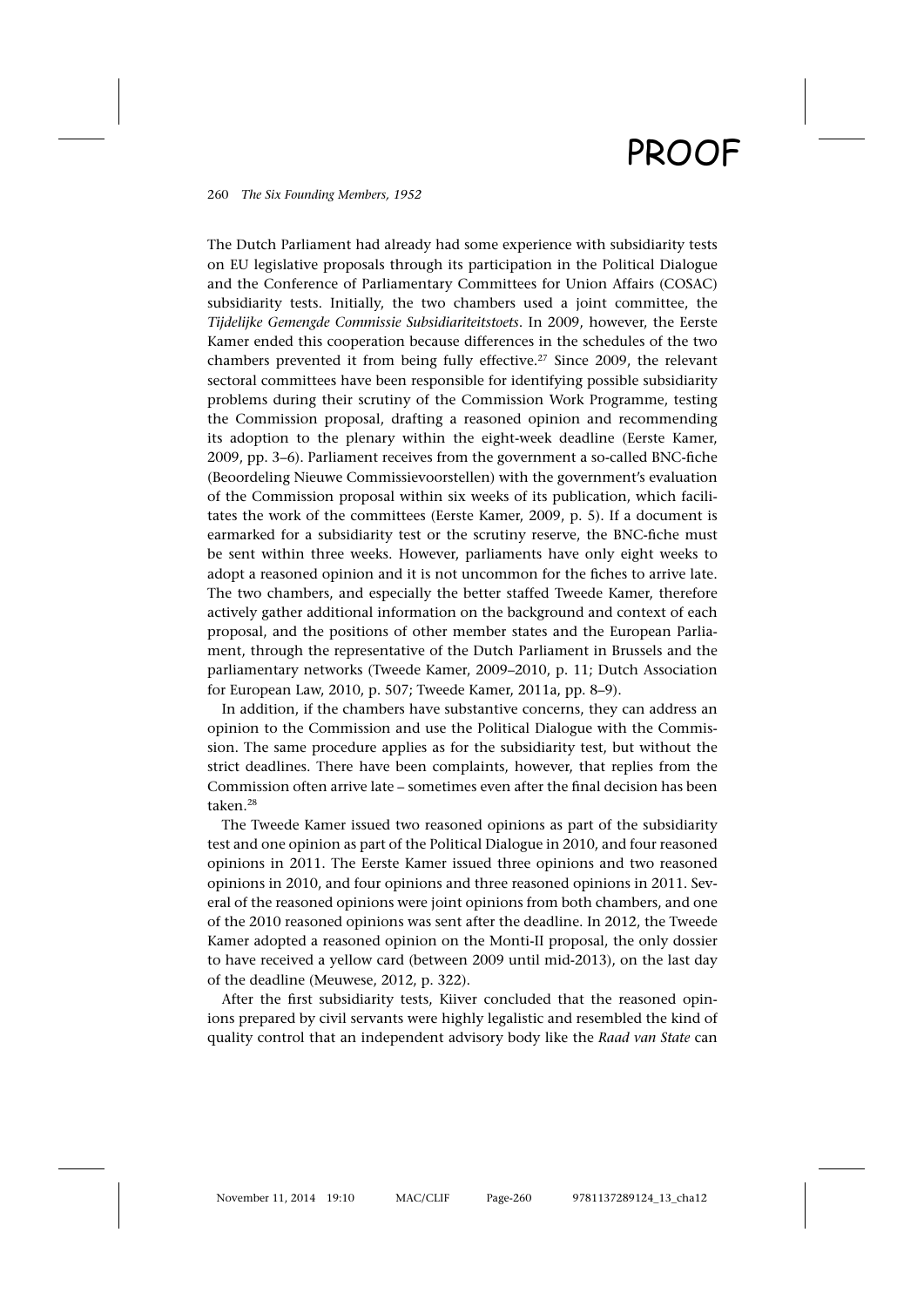*Anna-Lena Högenauer* 261

provide for national legislation (Kiiver, 2010a, p. 200). However, civil servants have since changed their methods and now present the spokespersons with balanced advice, leaving the final choice of argument to politicians. This has led to a politicization of the process, whereby reasoned opinions are increasingly used to support or undermine a policy (Kester and van Keulen, 2011, p. 312). Nonetheless, compared to other parliaments, such as the United Kingdom, reasoned opinions remain concise and focused on subsidiarity (Kiiver, 2011, pp. 322–323).

Finally, national parliaments have gained the right to ask their government to bring an action for annulment on the grounds of subsidiarity before the Court of Justice of the EU, as well as the right to veto a transition to the ordinary legislative procedure under the so-called passerelle clauses. The first of these rights has not yet been adopted into national legislation in the Netherlands. The right to veto the use of the passerelle clauses is regulated, however, in the law ratifying the Lisbon Treaty. It simply requires parliamentary consent for its use (Rijkswet van, 10 July 2008, Article 3).

The dependency on other parliaments under the EWM is seen as a disadvantage, but in general it is felt that the EWM is an opportunity for greater involvement.29 The Dutch Parliament is not overly concerned about the low number of yellow cards issued under the EWM. It is pleased that the Commission withdrew its proposal after the first yellow card was used, and feels that, in general, the low number of cards is due to attempts by the Commission to avoid subsidiarity problems.<sup>30</sup> The emphasis in both chambers, even for parliamentarians from the government parties, remains on control over the national government and mandating. $31$  Until recently, this has resulted in an argument between the government and the two chambers about access to the documents at the lower Council levels. On important issues, the chambers sometimes ask other parliaments for these documents.<sup>32</sup> However, in the light of the COSAC report of mid-2012, which showed that the Dutch Parliament lagged behind in information supply, the government agreed in March 2013 to give both chambers access to the extranet database (written reply, Tweede Kamer, 3 May 2013<sup>33</sup>).

### **Cooperation at the European level and with other national parliaments**

One of the most important points of contact with other parliaments and EU institutions is the parliamentary representative at the European Parliament (NPR). The post was created in 2004, during the Dutch Council Presidency, and serves both chambers (Tweede Kamer, 2002–2003). The two Dutch NPRs to date have had experience of working in the national parliament, giving them a good understanding of working practices and preferences at home. The post has three main functions: first, to monitor EU politics and alert the domestic level to new developments in priority areas defined by parliament; second, to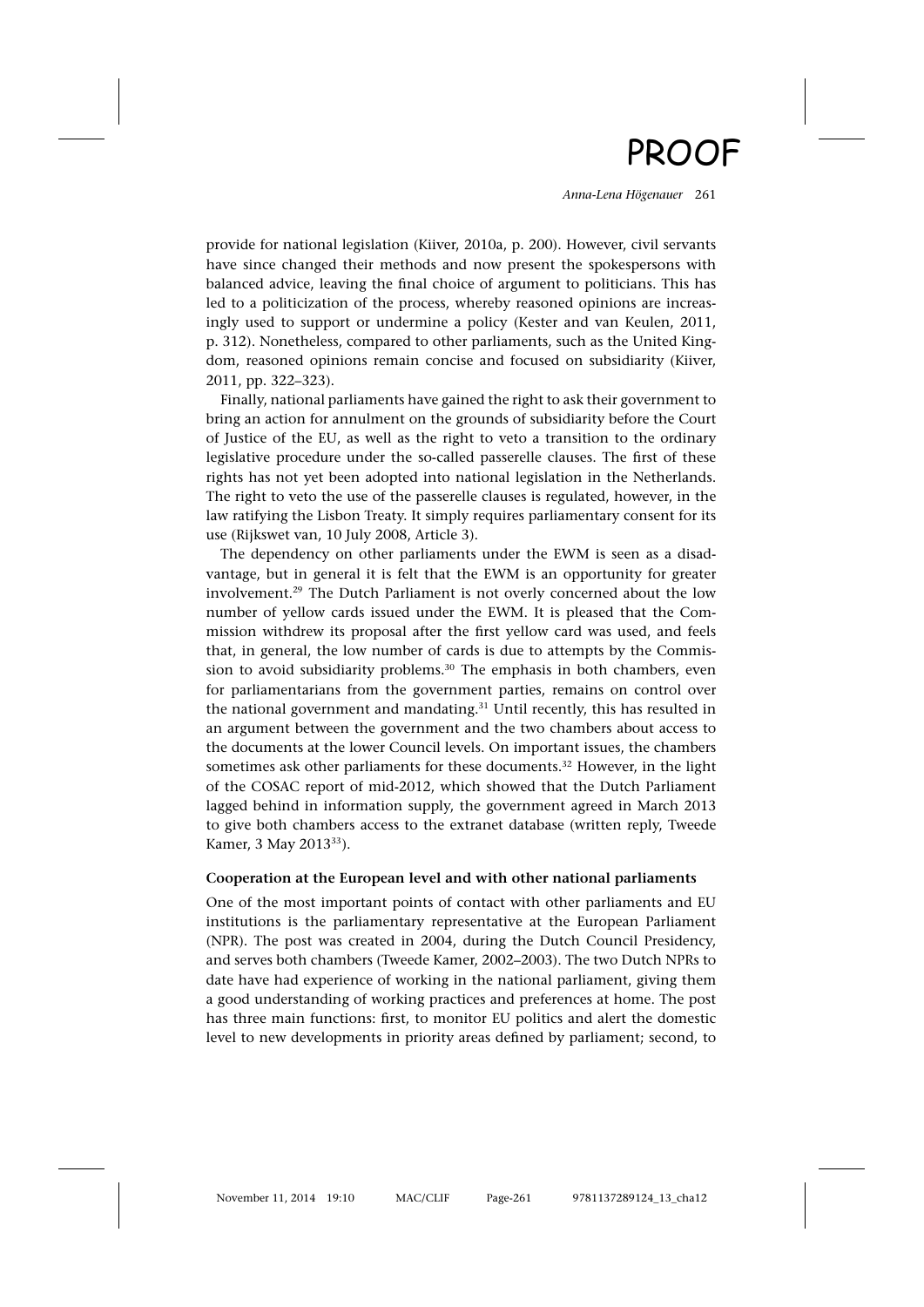262 *The Six Founding Members, 1952*

facilitate working visits in Brussels and contacts with MEPs or Commissioners; and, third, to develop relations with the NPRs of other member states. The 'Monday Morning Meetings' of NPRs, in particular, allow NPRs to exchange information on which parliaments intend to raise subsidiarity concerns on which proposals.<sup>34</sup> This instrument of everyday coordination has become even more relevant since the introduction of the EWM, as it facilitates coalition formation among national parliaments with a view to obtaining the number of reasoned opinions required for a yellow or orange card. Coalition formation is seen as important by some in the Tweede Kamer as, 'we want to be a pioneer in the issuance of a yellow card. It does not really matter what topic. It is just to test the system, how it works and what the Commission does'.35

The formal arena for the exchange of reasoned opinions is IPEX. However, not all EU member states upload opinions in English, upload opinions on time or upload them at all. This makes it more difficult for other parliaments to use the opinions as blueprints. In addition, if proposals are flagged even one week after publication, it might already be too late for a number of parliaments to be able to adopt an opinion within the eight-week deadline.<sup>36</sup>

There have been attempts by administrators to develop direct contacts between parliamentary administrations – rather than through Brussels and the  $NPRs$  – but these have been slow to take off.<sup>37</sup> Nevertheless, COSAC has created a website with the contact details of the administrations and a Dutch initiative led to a meeting of EAC clerks during the COSAC meeting in Copenhagen.<sup>38</sup> Committee clerks of the Tweede Kamer have a lot more contact with administrators in the Commission on specific issues. They are also often in touch with the relevant committees or clerks at the European Parliament or with assistants to MEPs.39 The current EU affairs coordinator encourages her clerks to make regular visits to Brussels every few weeks to build up a network.<sup>40</sup> However, the EAC clerks at the Eerste Kamer, which has lower staff numbers, say that they have little regular contact with the Commission beyond an annual visit to Brussels by the EAC.<sup>41</sup>

At the political level, the Dutch Parliament is connected with other parliaments through COSAC, the Speakers Conference and interparliamentary committee meetings. Delegations to interparliamentary conferences are always joint delegations of both chambers, but participation from the Tweede Kamer is perceived as low. This is thought to be the result of the relatively small size of the parliament, and the absence of a clear majority which makes its members reluctant to travel (written reply, Tweede Kamer, 3 May 2013<sup>42</sup>). There have been attempts to encourage participation at the administrative level.43 Attendance by members of the Eerste Kamer is higher. Participants usually do not have a mandate, as the focus is on networking.<sup>44</sup> However, some question the quality of debate and feel that, while the exchange of best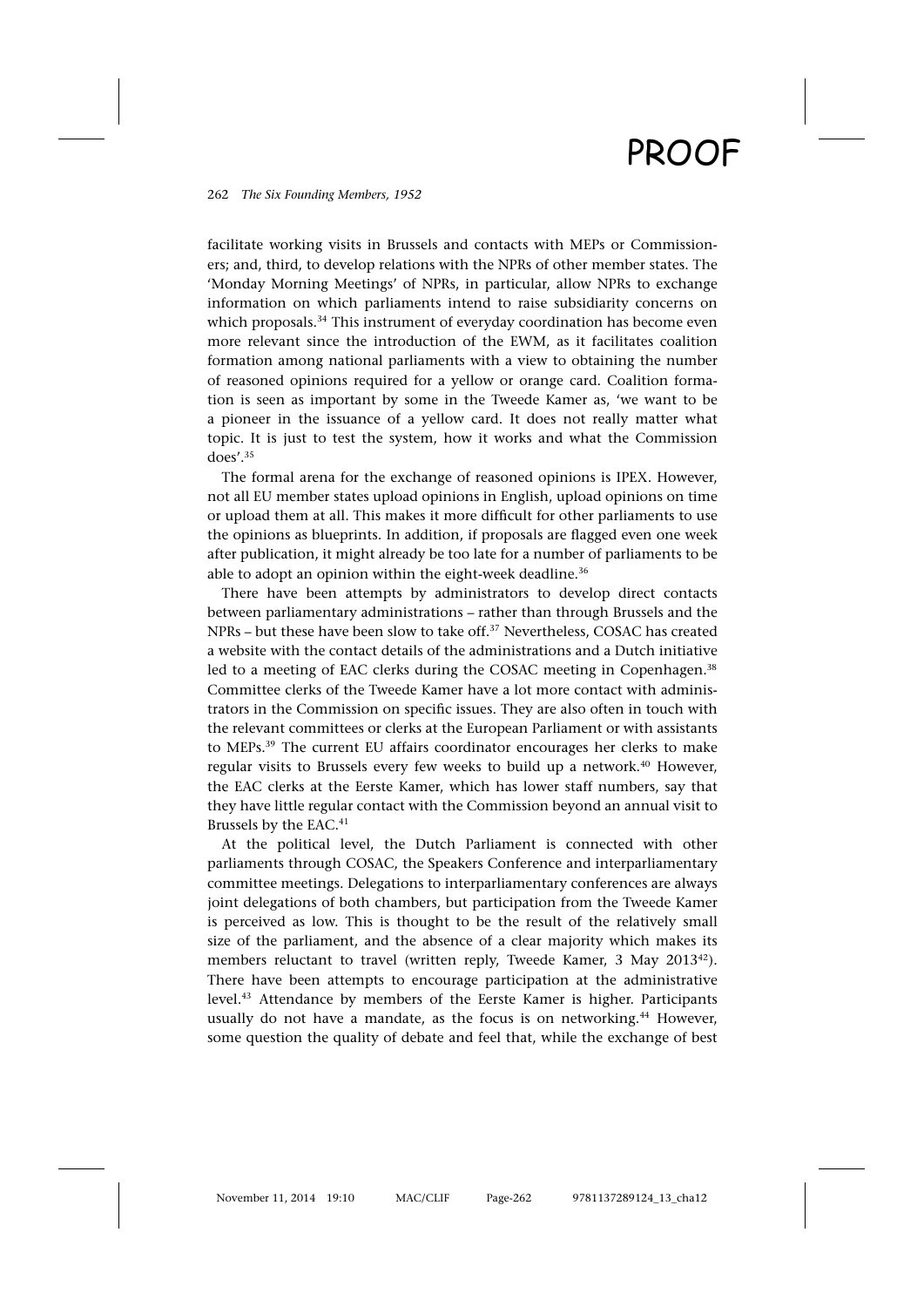*Anna-Lena Högenauer* 263

practice in the biannual reports is useful, the general meetings are mostly a discussion forum.<sup>45</sup> There is similar scepticism about the effectiveness of interparliamentary committee meetings.<sup>46</sup>

There are usually also several visits to and from other national parliaments each year. However, these tend to be of a 'diplomatic' nature and focused on general networking.47 Commission officials and Commissioners also visit the Dutch Parliament for technical briefings and debates, and Dutch committees are increasingly organizing working visits to Brussels (Tweede Kamer, 2011a, p. 11). The link between the European Parliament and the Dutch Parliament is mainly through the Dutch MEPs, who have the right to attend meetings of the EAC of the Tweede Kamer but not those of the Eerste Kamer (Tweede Kamer, 2012a,  $p_2$ 55a). AQ1

In addition, there is some coordination with MEPs along party lines and some cooperation with other parliaments at the level of individual parliamentarians. For example, members participate in delegations to interparliamentary conferences of the EU, and some are also members of the assembly of the Council of Europe, the North Atlantic Treaty Organization or the Benelux Assembly, where they might also meet other parliamentarians.<sup>48</sup> Many Dutch political parties have liaison staff who work as a link between the European Parliament and the national parliament.<sup>49</sup>

Nevertheless, beyond a general networking function, the level of informal contact between parliamentarians from different member states should not be overestimated. There is some scepticism in both chambers about the extent of contacts. Asked about her contacts in relation to the EU military operation, Operation Atalanta, a member of the party D66 who was very active in the Dutch debates said that, 'I don't really have contact with members of other parliaments, due to limits on my capacity and time. I talked to a British and a German MP in Brussels once, but about EU defence and foreign affairs in general. But I don't really talk to members of other parliaments. More with MEPs, that is the Dutch MEPs'.<sup>50</sup> This is generally in line with the reactions of other interviewees (EPEC, 2010).<sup>51</sup>

### **EU affairs in parliamentary political practice: The seasonal workers directive**

The working practices of the Dutch Parliament, and especially the Tweede Kamer, were well illustrated by its response to the Directive of the European Parliament and of the Council on the conditions of entry and residence of third-country nationals for the purposes of seasonal employment (the Seasonal Workers Directive). This involved European legislation, which means that the full range of scrutiny mechanisms including reasoned opinions was available to national parliaments (Eerste Kamer, 2011b, p. 29). In the Netherlands, the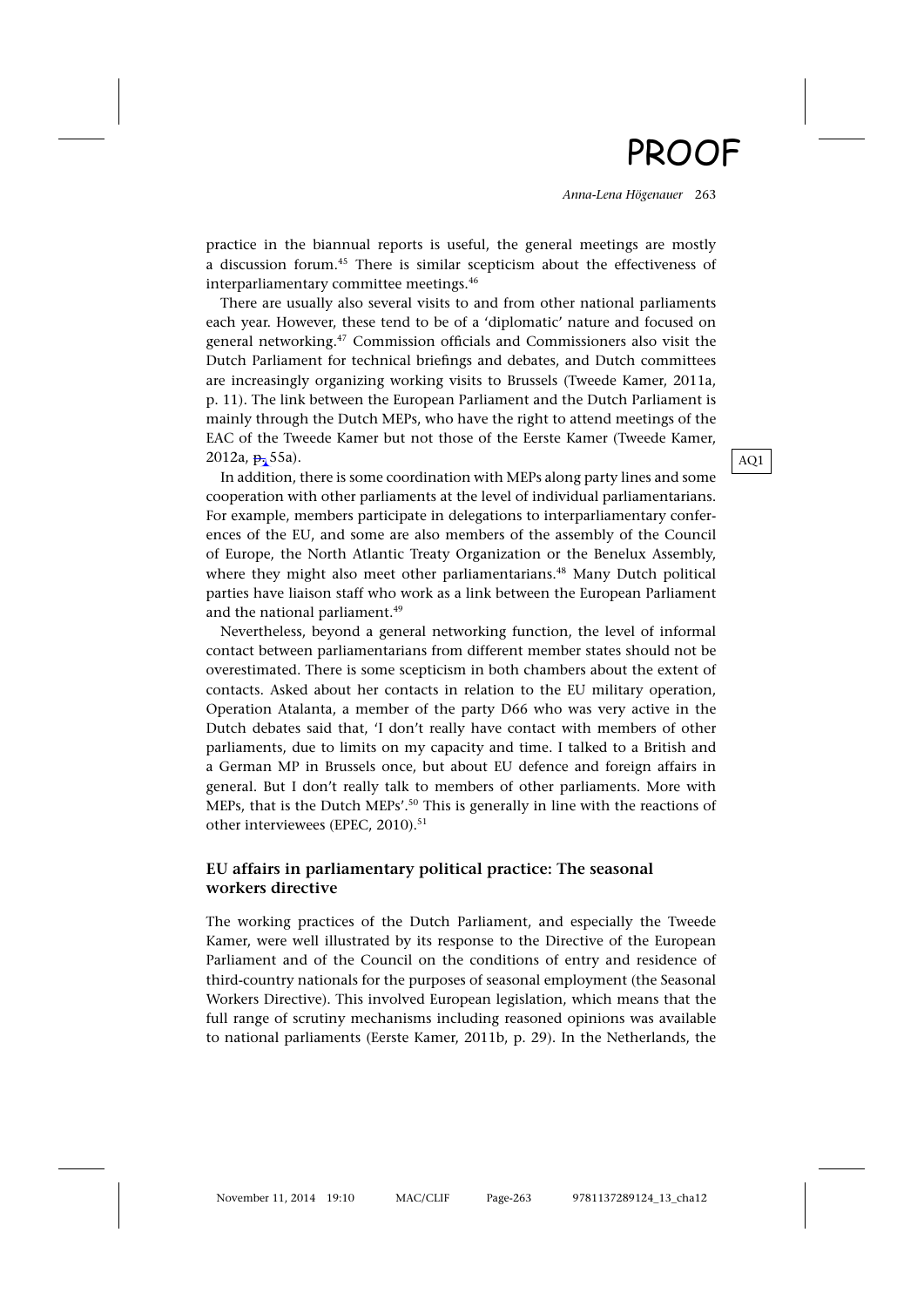#### 264 *The Six Founding Members, 1952*

proposal was highly political and controversial, as EU affairs and immigration policy overlapped (Kester and van Keulen, 2011, p. 311).

The treatment of the proposal illustrates a number of features of the Dutch scrutiny system. In the first instance, it highlights the ability of the Dutch Parliament to pursue a *dual-track approach* that targets both the national government and the European institutions. At the national level, the Tweede Kamer identified the dossier for scrutiny reserve and a subsidiarity test on the basis of its political sensitivity when it discussed the Commission Work Programme (Kester and van Keulen, 2011). As a result, the government provided an early BNC-fiche, in time for both chambers to debate the issue once the legislative proposal had been published. The BNC-fiche contained, among other things, the government's assessment of subsidiarity and proportionality, and of the policy and financial implications, as well as its targets in the negotiations (Tweede Kamer, 2010a). The general tenor was critical, in particular with regard to subsidiarity, the broadness of the definition of 'seasonal work' and the potentially negative implications for the Dutch system of tackling abuse and illegal immigration (Tweede Kamer, 2010a).

Within the Tweede Kamer, in line with the chamber's *decentralized* approach, the responsible committee was the Justice Committee (the Committee for Immigration and Asylum took over responsibility after a restructuring in October 2010). Overall, the committee shared the government's critical view. As part of the national track, a scrutiny reserve was adopted on 23 September 2010. This was followed by an AO with the two relevant ministers on 28 October, during which the Justice Committee, the Committee for Social Affairs and Employment, the EAC and the Committee for the Interior defined their positions and requested regular updates on the EU-level negotiations (Tweede Kamer, 2010b, 2010c). Before the AO, the Tweede Kamer had gathered information on the directive in a roundtable meeting with stakeholders on 6 October (Kester and van Keulen, 2011, p. 311). The government implemented the conditions of the parliamentary reserve by regularly reporting back in writing on important developments. Letters from the government set out the extent to which the individual demands of parliament had been accepted in the Council negotiations, and the chances of success in future negotiations (Tweede Kamer, 2010e; Tweede Kamer, 2012b). Although the Eerste Kamer was less proactive than the Tweede Kamer, it initiated a written AO through a letter to the minister of 10 May 2011, to which he replied on 27 June 2011 (Eerste Kamer, 2011d).

On the EU track, the plenary of the Tweede Kamer adopted the draft reasoned opinion proposed by the temporary committee on subsidiarity, which in turn had followed the advice of the Justice Committee (Tweede Kamer, 2010d; Kester and van Keulen, 2011, p. 310). The plenary of the Eerste Kamer adopted the draft reasoned opinion of the Tweede Kamer on the recommendation of its committee on Justice and Home Affairs without a debate on 12 October (Eerste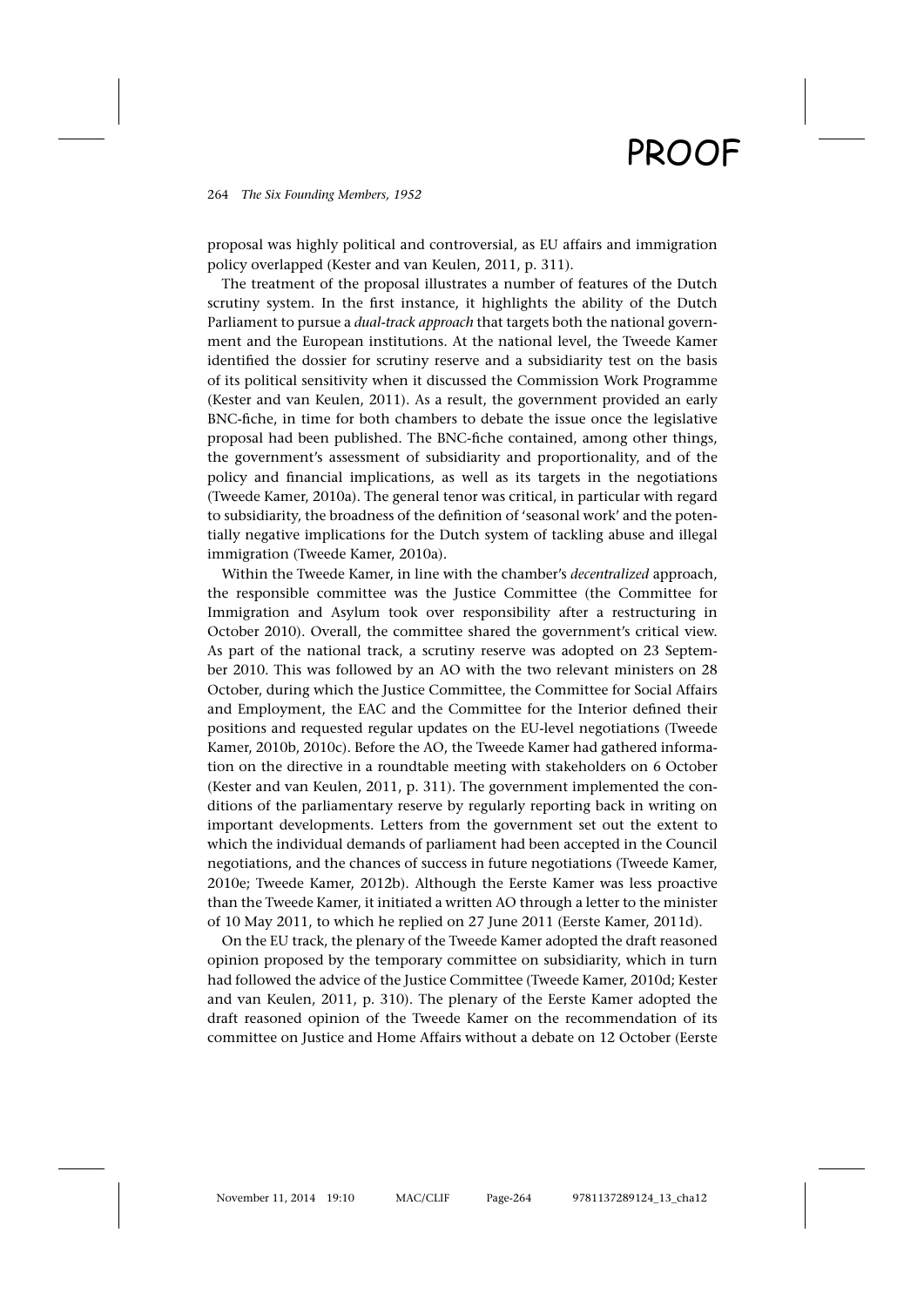*Anna-Lena Högenauer* 265

Kamer, 2010b). The joint reasoned opinion was sent to the Commission on 14 October 2010 (Staten-Generaal, 2010). This *joint* approach to the EWM is not uncommon for the Dutch Parliament. After it became clear that there would be no yellow or orange card under the EWM, the two chambers reinforced their domestic efforts in a joint letter that called on the government to address the concerns raised in their reasoned opinion. The sectoral committees were again in the lead: the Committees for Social Affairs and Employment, for the Justice and Home Affairs Council and for Justice in the Eerste Kamer, and the Committee for Immigration and Asylum in the Tweede Kamer. A letter from the minister for immigration and asylum responded to each concern individually (Tweede Kamer, 2011c).

The case of the Seasonal Workers Directive illustrates not only the general approach of the two chambers to the scrutiny of EU affairs but also some of the internal dynamics. In the first instance, while all formal decisions were taken in the plenaries, there were no plenary debates on the directive. Instead, all the substantive work was done in the committees, in particular the sectoral committees. In addition, documents and interviews further illustrate the extent to which the Tweede Kamer has also become a working chamber in relation to EU affairs. For instance, while the AO of 28 October 2010 was officially held by four committees, there were only six members of the Tweede Kamer present – the spokespersons of the various political parties in this specific policy area (Tweede Kamer, 2010b). The six represented four committees, each of them represented one party (using formulations such as 'we want' or 'the PVV wants') and together they formulated a mandate on behalf of the parliament. The highly specialist membership of the meeting also affected the content of the debate: the parliamentarians covered general attitudes to Europe and immigration as well as statistics on immigration and specific elements of and problems with the Dutch system of controlling seasonal labour. The small number of participants meant that each participant could intervene on an average of ten occasions during the debate. The use of specialist committees to scrutinize EU affairs has therefore had a positive effect by producing debates that are both ideological and substantive (Kester and van Keulen, 2011, p. 312). This method of scrutiny by a small but specialist group of parliamentarians is typical of the Tweede Kamer, where AOs are generally attended by the policy spokespersons or their substitutes (Kester and van Keulen, 2011, p. 304).

In the case of the Seasonal Workers Directive, some differences between the parties were discernible during the debates, on both migration issues and attitudes to the EU. The spokesman for *GroenLinks* (the Greens) presented his party as generally pro-European and clearly in favour of a directive, whereas the spokesman for the PVV (*Partij voor de Vrijheid* – Party for Freedom) expressed a general desire to protect national sovereignty and was critical of the EU. The *Socialistische Partij* (Socialist Party) and the VVD (*Volkspartij voor Vrijheid* en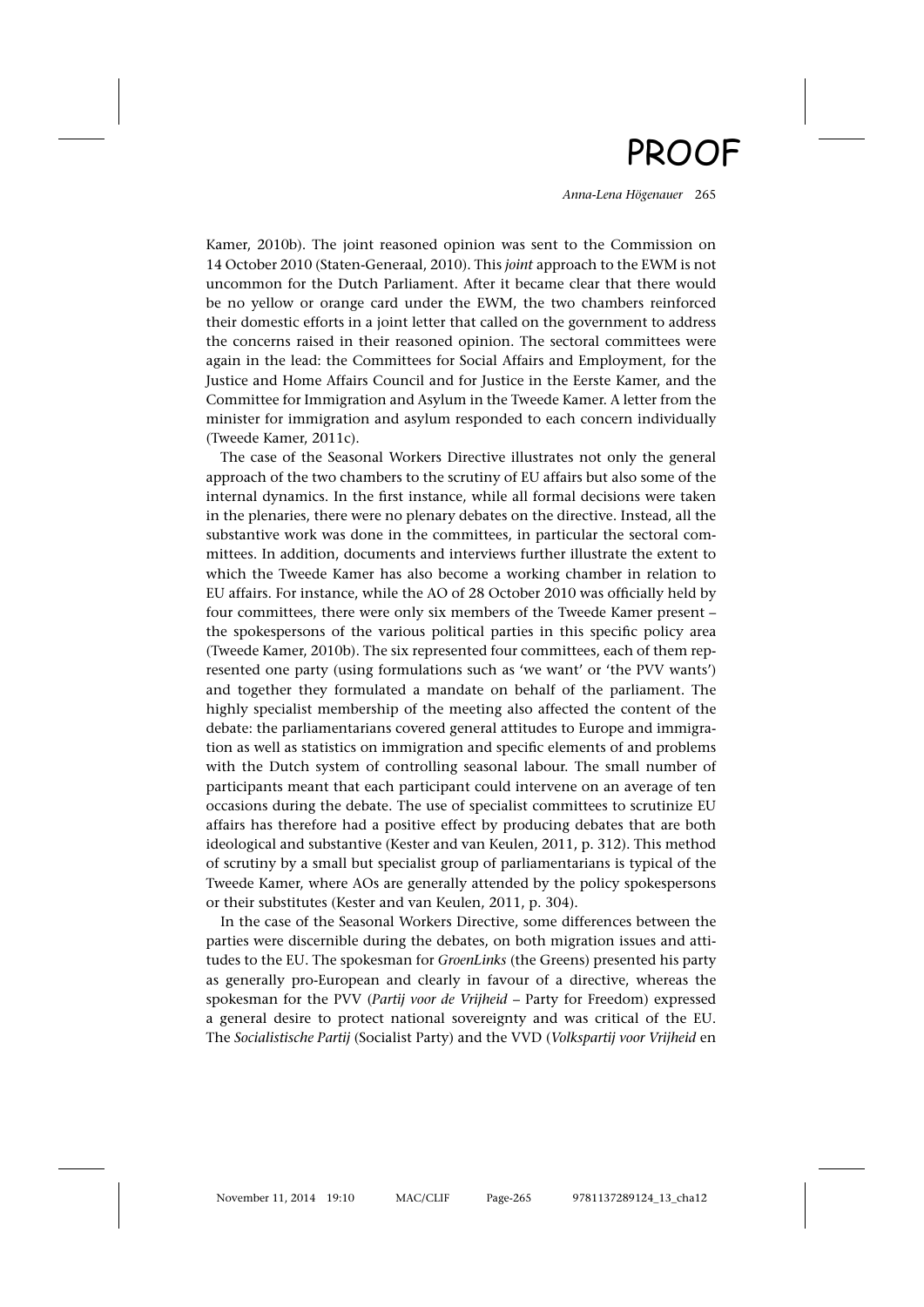266 *The Six Founding Members, 1952*

Democratie – People's Party for Freedom and Democracy) strongly opposed the directive on grounds of subsidiarity, and also raised a number of substantive concerns. Finally, the *Partij van de Arbeid* (Labour Party) and the *Christen-Democratisch Appèl* (Christian Democratic Appeal) presented themselves as in favour of a directive on seasonal migration, but opposed to this specific directive on substantive grounds (see Tweede Kamer, 2010b). It is arguable that the positions of the four parties in the centre reflect the change in attitude since the failed referendum on an EU constitution: there is now a feeling that EU proposals must be subjected to substantive scrutiny before they can be approved, as even a pro-European attitude cannot justify the assumption that all things European are positive.

In sum, this means that a generally critical parliament was in line with a generally critical government, with the exception of GroenLinks which supported the directive. Some of the opposition parties, such as the *Partij van de Arbeid*, used the AOs to attack the government on aspects of its domestic immigration policy, but the majority ultimately included part of the opposition. Similarly, all the political parties, including government parties, put pressure on the government to report regularly to parliament and to defend their core demands – and the government was perceived as having complied with these demands. $52$ 

This situation appears to be in line with party politics on EU affairs more generally. Several administrators and politicians from the Eerste Kamer and the Tweede Kamer observed that party politics were somewhat less pronounced in EU affairs than in domestic politics, with the possible exception of the more anti-EU political parties that could end up in a strange opposition coalition between right (the PVV) and left (the *Socialistische Partij*).53 Dutch governments are coalitions in a multi-party context, which encourages and necessitates a certain culture of cooperation – at least among coalition partners. The governing coalition in 2010–2012 was a minority government made up of the VVD and the Christen-Democratisch Appèl supported by the PVV. The PVV is a Eurosceptic party, which meant that on some occasions the government had to seek support on EU issues from opposition parties. This situation strengthened the hand of the Tweede Kamer, which is seen to have increased its influence during that time.54 The current government lacks a majority in the Eerste Kamer (30 seats out of 75). It is noteworthy that even parliamentarians from the government parties prefer to mandate the government rather than scrutinize documents which indicates that the ability to influence the government is highly valued.<sup>55</sup>

### **Concluding remarks**

To conclude, the Dutch system of scrutiny of EU affairs has undergone a number of changes under pressure from the failed referendum and in anticipation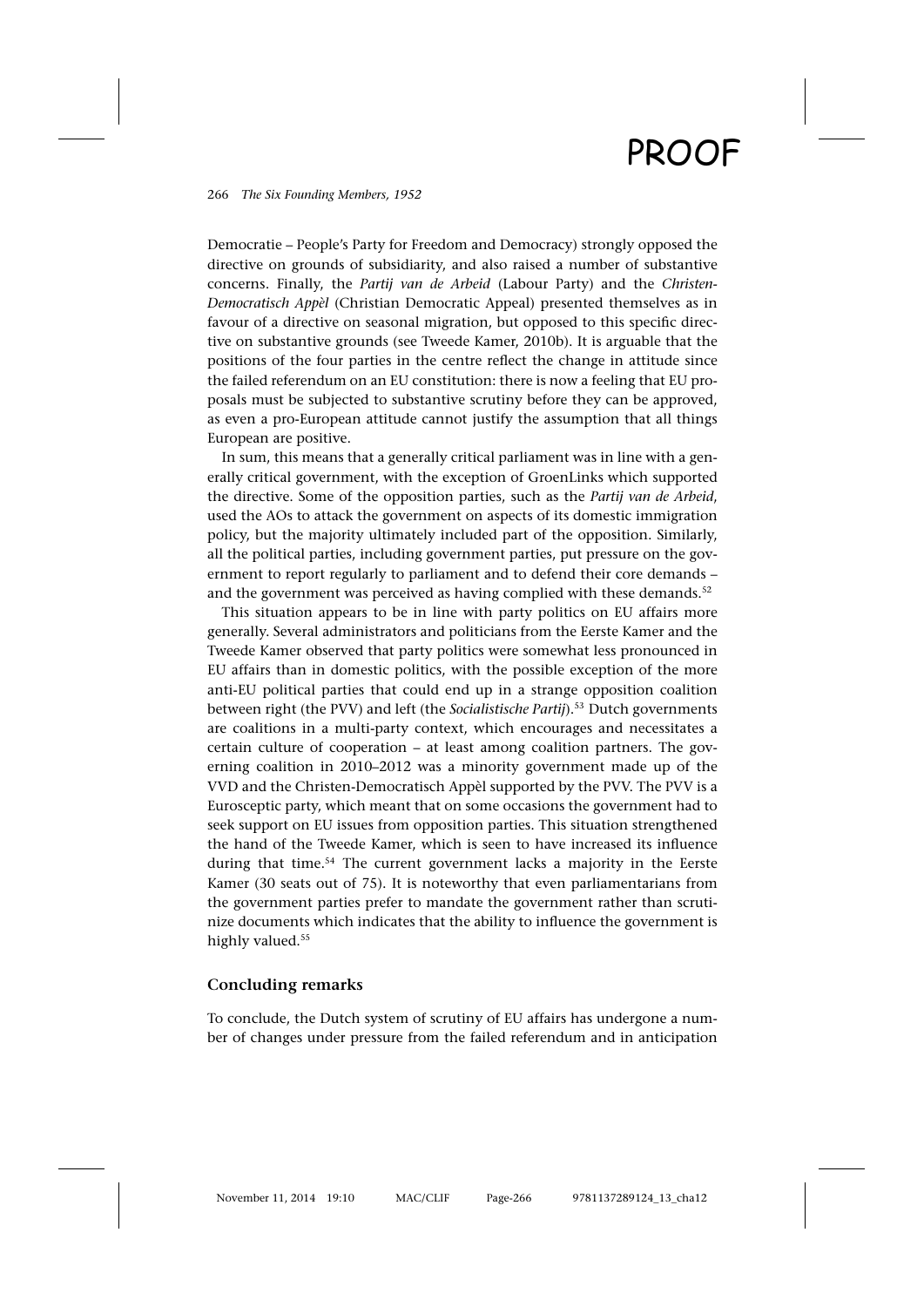*Anna-Lena Högenauer* 267

of a new European Treaty with new opportunities for national parliaments. In an attempt to widen political interest in the EU and improve the quality of scrutiny, both chambers have shifted responsibility for EU affairs from the EAC to sectoral committees. Domestic reforms and European opportunities have provided the Dutch Parliament with a string of instruments that allow scrutiny at different stages of the decision-making process, addressed to both national and European actors. Since 2007, many existing instruments have been used much more extensively and become deeply institutionalized, even in the absence of formal legal rights and obligations. The case of the Seasonal Migrants Directive suggests that the Dutch Parliament is able to voice its concerns in a number of ways and that the mainstreaming of the scrutiny of EU affairs has led to informed debate on EU issues.

Nonetheless, there are still differences in the use of the various instruments that lead to the conclusion that the two chambers lean towards somewhat different ideal types. The Tweede Kamer is generally more active. Its emphasis is on controlling and shaping the Dutch position in the Council of Ministers. To this end, there are regular meetings with ministers before Council meetings, where de facto mandating takes place. After Council meetings, the government reports back, mostly in written form, on the outcome of the negotiations. On contested policies, resolutions are used to formalize the position of the Tweede Kamer. In addition, the Tweede Kamer regularly considers the use of the subsidiarity test, Political Dialogue and the scrutiny reserve for priority issues. It thus focuses on its role as a *policy shaper* and a *government watchdog* and – in the process – has become a *European player* (Table 12.2).

The Eerste Kamer uses the EWM and Political Dialogue more regularly and somewhat more frequently than the Tweede Kamer. There is not a big difference

|                                   | Public<br>forum                                             | Government<br>watchdog                                                                                         | Policy<br>shaper                                                                                          | Expert                              | European<br>player                                     |
|-----------------------------------|-------------------------------------------------------------|----------------------------------------------------------------------------------------------------------------|-----------------------------------------------------------------------------------------------------------|-------------------------------------|--------------------------------------------------------|
| Overall<br>assessment             | Neutral                                                     | <b>Yes</b>                                                                                                     | Yes strongly                                                                                              | Not much                            | <b>Yes</b>                                             |
| Coherent<br>with the<br>dimension | A number<br>of plenary<br>debates on<br>larger<br>questions | Very regular<br>meeting of<br>committees<br>and<br>ministers;<br>letters to<br>check on<br>progress ex<br>post | Regular<br>mandating;<br>use of<br>resolutions;<br>moderate<br>use of EWM<br>and<br>Political<br>Dialogue | Some<br>meetings<br>with<br>experts | Moderate<br>use of pas<br>and<br>Political<br>Dialogue |

*Table 12.2* Models of parliamentary scrutiny of EU affairs: The Dutch Parliament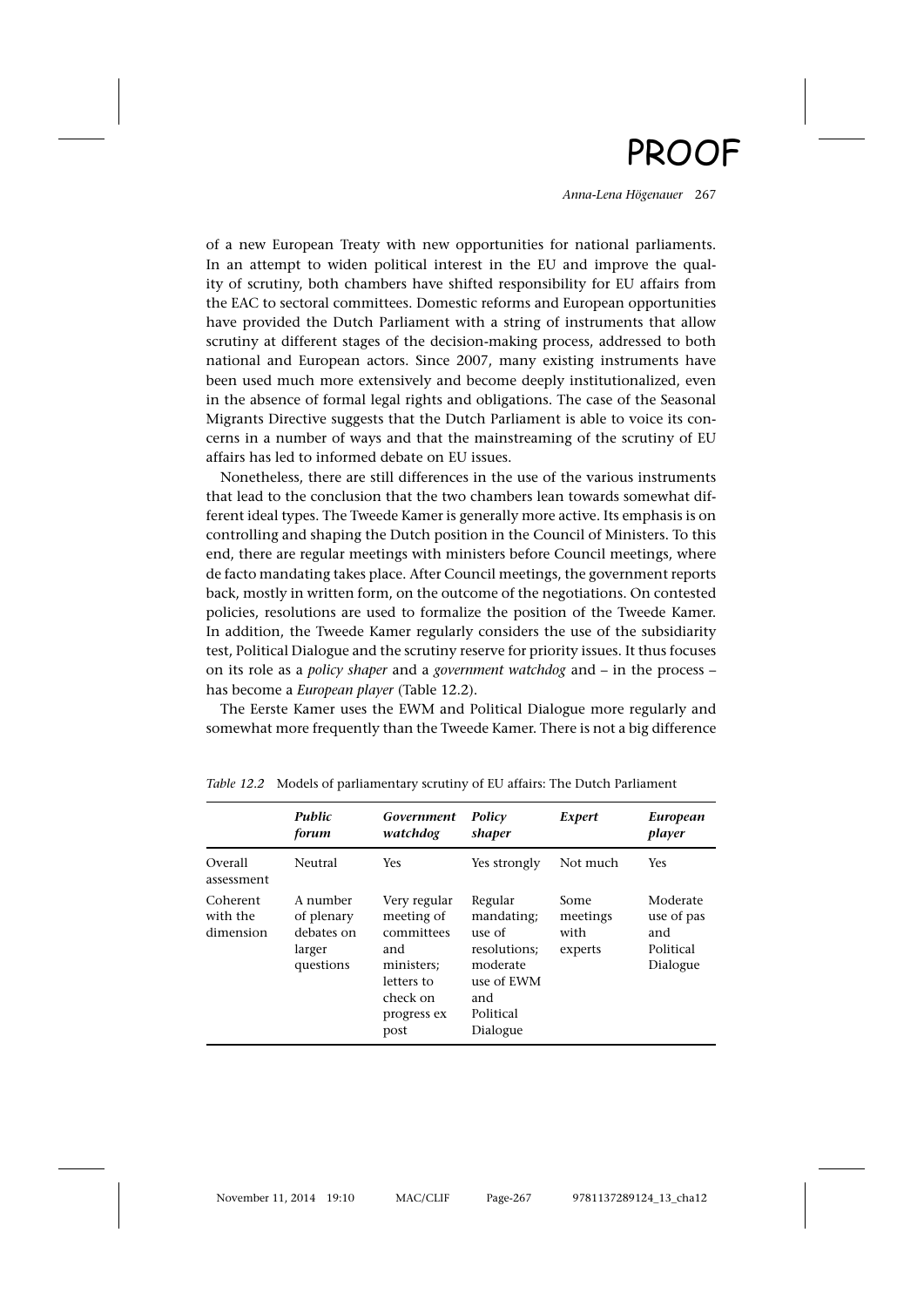### 268 *The Six Founding Members, 1952*

| Table 12.2 | (Continued) |
|------------|-------------|
|------------|-------------|

|                                          | <b>Public</b><br>forum                                                                                                              | Government<br>watchdog                               | Policy<br>shaper                                                                                                                        | Expert                                      | European<br>player                                                  |
|------------------------------------------|-------------------------------------------------------------------------------------------------------------------------------------|------------------------------------------------------|-----------------------------------------------------------------------------------------------------------------------------------------|---------------------------------------------|---------------------------------------------------------------------|
| Incoherent<br>with the<br>dimension      | Not the<br>priority of<br>parliament.<br>Emphasis<br><sub>on</sub><br>scrutiny of<br>documents<br>and<br>ministers in<br>committees | Committee<br>meetings<br>are<br>primarily ex<br>ante |                                                                                                                                         | No empha-<br>sis on<br>producing<br>reports |                                                                     |
| Specificities<br>of the upper<br>chamber | Not much<br>Few plenary<br>debates                                                                                                  | Not much<br>Fewer<br>meetings<br>with<br>government  | Neutral<br>Limited<br>use of<br>resolutions.<br>Mainly<br>EWM and<br>Political<br>Dialogue;<br>Some use of<br>letters and<br>questions. | Not much<br>Low output<br>of reports        | Yes strongly<br>Emphasis<br>on EWM<br>and<br>Political<br>Dialogue; |

in absolute numbers, but if one takes into account the fact that it uses the instruments targeted at the *national government* far less frequently than the Tweede Kamer, it is safe to say that it is predominantly a *European player*.

Nevertheless, it should be noted that both Chambers define their main task as the control of the national government and that there remains considerable scepticism in both Chambers about the quality and extent of interparliamentary cooperation in Europe.

### **Notes**

AQ2

- 1. This paper includes data collected in 2011 and 2012 as part of the NWO-funded OPAL project. Many thanks go to our student assistants Max Meulendijks and Linda Strazdina for their support.
- 2. Interview with a Member of the Tweede Kamer for VVD, The Hague, 26 March 2012; AQ3 interview with an *EU expert* at the Tweede Kamer, The Hague, 9 December 2011.
	- 3. Interview with an *EU expert* at the Tweede Kamer, The Hague, 9 December 2011; interview with an *EU expert* at the Tweede Kamer, The Hague 28 March 2012.
	- 4. Interview with an *EU expert* at the Tweede Kamer, The Hague, 9 December 2011.
	- 5. Written reply from an administrator of the Tweede Kamer, 3 May 2013.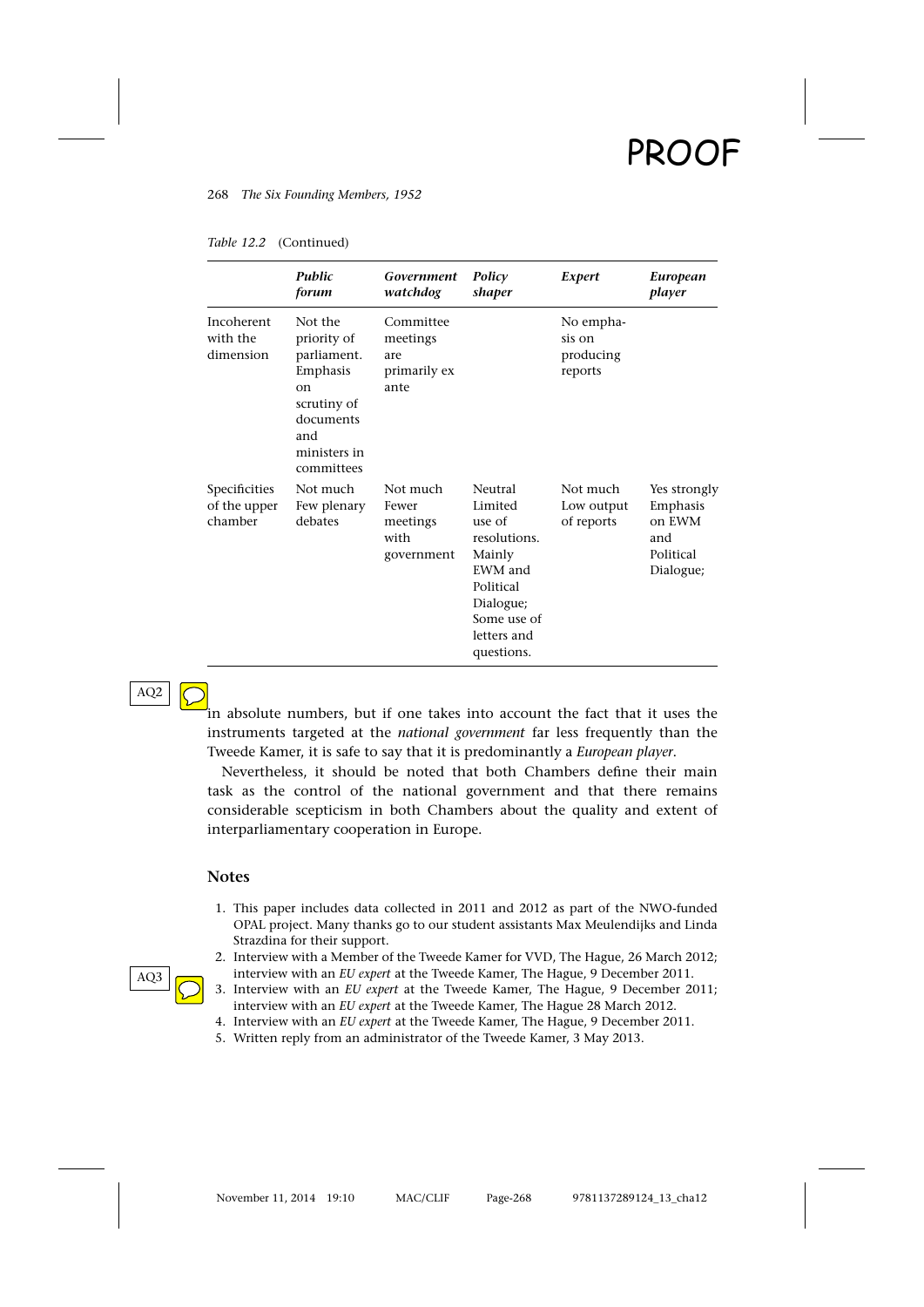*Anna-Lena Högenauer* 269

- 6. Interview with a Member of the Tweede Kamer for VVD, The Hague, 26 March 2012.
- 7. Interview with an *EU expert* at the Tweede Kamer, The Hague, 9 December 2011.
- 8. Ibid.; interview with a Member of the Tweede Kamer for VVD, The Hague, 26 March 2012; interview with a Member of the Tweede Kamer for D66, The Hague, 20 June 2012.
- 9. Interview with a committee clerk at the Eerste Kamer, The Hague, 16 October 2012.
- 10. Interview with a Member of the Eerste Kamer for LinksGroen, The Hague, 20 September 2012.
- 11. Interview with a committee clerk at the Eerste Kamer, The Hague, 16 October 2012.
- 12. Interview with a Member of the Eerste Kamer for LinksGroen, The Hague, 20 September 2012.
- 13. Interview with two committee clerks at the Eerste Kamer, The Hague, 11 January 2012; interview with a Member of the Eerste Kamer for LinksGroen, The Hague, 20 September 2012.
- 14. Interview with a Member of the Eerste Kamer for LinksGroen, The Hague, 20 September 2012.
- 15. Written reply from an administrator of the Eerste Kamer, 3 May 2013).
- 16. NLTKP, 26 March 2012; interview with an *EU expert* at the Tweede Kamer, The Hague, 9 December 2011.
- 17. Interview with a Member of the Tweede Kamer for VVD, The Hague, 26 March 2012.
- 18. Interview with two committee clerks at the Eerste Kamer, The Hague, 11 January 2012; interview with a Member of the Eerste Kamer for LinksGroen, The Hague, 20 September 2012.
- 19. Interview with two committee clerks at the Eerste Kamer, The Hague, 11 January 2012; interview with a Member of the Eerste Kamer for LinksGroen, The Hague, 20 September 2012; interview with a Member of the Tweede Kamer for VVD, The Hague, 26 March 2012.
- 20. Interview with a committee clerk at the Eerste Kamer, The Hague, 16 October 2012.
- 21. Interview with two committee clerks at the Eerste Kamer, The Hague, 11 January 2012.
- 22. Interview with a committee clerk at the Eerste Kamer, The Hague, 16 October 2012.
- 23. Interview with a Member of the Eerste Kamer for LinksGroen, The Hague, 20 September 2012.
- 24. Joint interview with two *EU experts* at the Tweede Kamer, The Hague, 27 March 2012.
- 25. Interview with an *EU expert* at the Tweede Kamer, The Hague, 9 December 2011; interview with two committee clerks at the Eerste Kamer, The Hague, 11 January 2012; interview with a Member of the Eerste Kamer for LinksGroen, The Hague, 20 September 2012.
- 26. Interview with two committee clerks at the Eerste Kamer, The Hague, 11 January 2012.
- 27. Interview with the Permanent Representative of the Dutch Parliament to the EU, The Hague, 9 December 2010.
- 28. Interview with a Member of the Eerste Kamer for LinksGroen, The Hague, 20 September 2012; interview with two committee clerks at the Eerste Kamer, The Hague, 11 January 2012.
- 29. Interview with a Member of the Tweede Kamer for VVD, The Hague, 26 March 2012.
- 30. Interview with a committee clerk at the Eerste Kamer, The Hague, 16 October 2012.
- 31. Interview with a Member of the Tweede Kamer for VVD, The Hague, 26 March 2012; interview with a Member of the Eerste Kamer for LinksGroen, The Hague, 20 September 2012.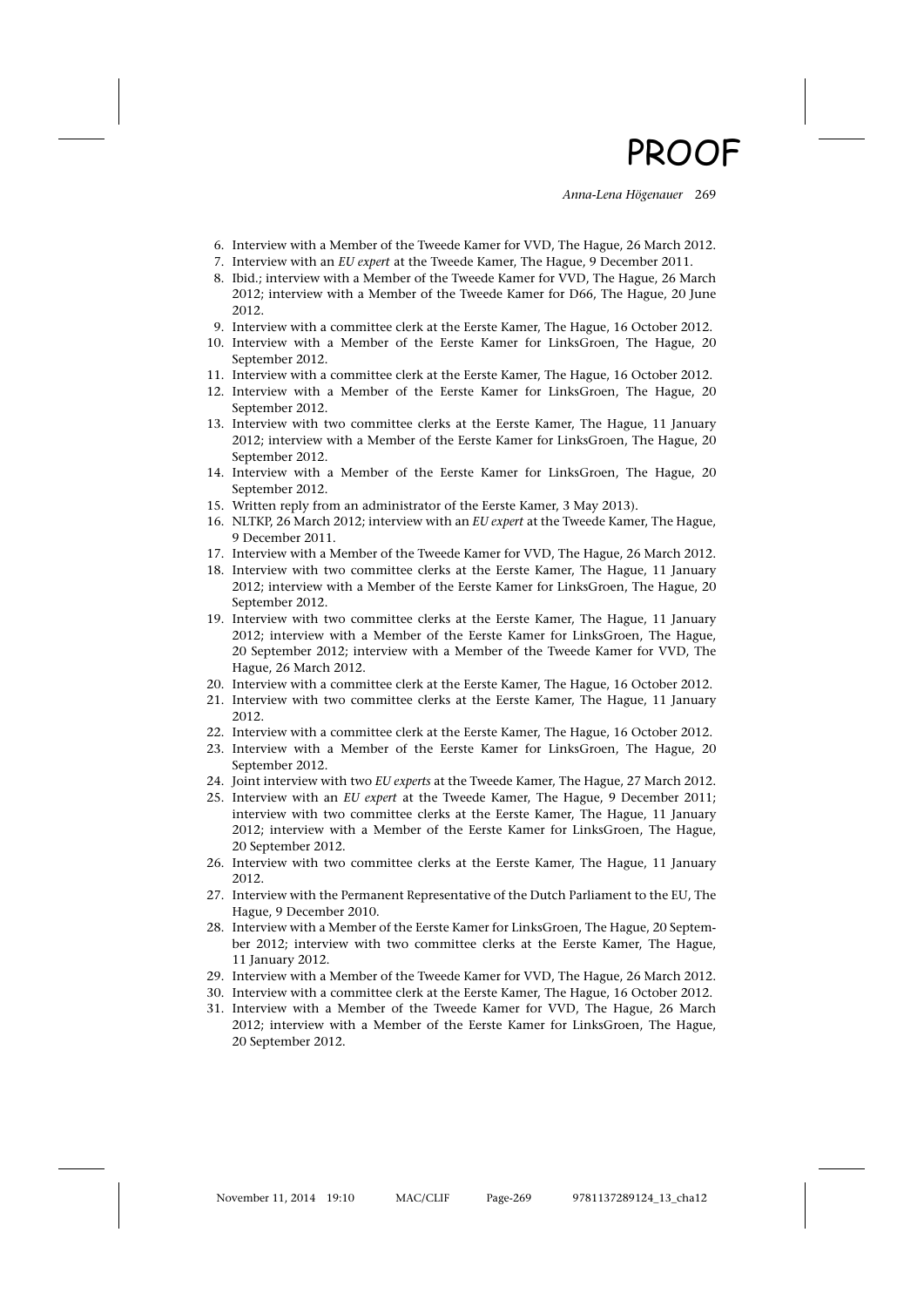270 *The Six Founding Members, 1952*

- 32. Interview with a committee clerk at the Eerste Kamer, The Hague, 16 October 2012; interview with a Member of the Eerste Kamer for LinksGroen, The Hague, 20 September 2012.
- 33. Written reply from an administrator of the Tweede Kamer, 3 May 2013.
- 34. Interview with the Permanent Representative of the Dutch Parliament to the EU, The Hague, 9 December 2010; interview with the Permanent Representative of the Dutch Parliament to the EU, The Hague, 9 December 2010; interview with the Permanent Representative of the Dutch Parliament to the EU, The Hague, 24 January 2013.
- 35. Interview with an *EU expert* at the Tweede Kamer, The Hague, 9 December 2011; Joint interview with two *EU experts* at the Tweede Kamer, The Hague, 27 March 2012.
- 36. Interview with an *EU expert* at the Tweede Kamer, The Hague, 27 March 2012; interview with two committee clerks at the Eerste Kamer, The Hague, 11 January 2012.
- 37. Ibid., The Hague, 9 December 2011.
- 38. Ibid., The Hague, 27 March 2012.
- 39. Ibid., The Hague, 9 December 2011; Joint interview with two *EU experts* at the Tweede Kamer, The Hague, 27 March 2012.
- 40. Ibid., The Hague, 9 December 2011.
- 41. Interview with two committee clerks at the Eerste Kamer, The Hague, 11 January 2012.
- 42. Written reply from an administrator of the Tweede Kamer, 3 May 2013.
- 43. Interview with an *EU expert* at the Tweede Kamer, The Hague, 9 December 2011.
- 44. Interview with two committee clerks at the Eerste Kamer, The Hague, 11 January 2012.
- 45. Ibid; Joint interview with two *EU experts* at the Tweede Kamer, The Hague, 27 March 2012

interview with a Member of the Eerste Kamer for LinksGroen, The Hague, 20 September 2012.

- 46. Interview with a Member of the Eerste Kamer for LinksGroen, The Hague, 20 September 2012; interview with a Member of the Eerste Kamer for VVD, The Hague, 23 October 2012.
- 47. Interview with two committee clerks at the Eerste Kamer, The Hague, 11 January 2012.
- 48. Joint interview with two *EU experts* at the Tweede Kamer, The Hague, 27 March 2012; interview with a Member of the Eerste Kamer for VVD, The Hague, 23 October 2012.
- 49. Interview with the Permanent Representative of the Dutch Parliament to the EU, The Hague, 24 January 2013.
- 50. Interview with a Member of the Tweede Kamer for D66, The Hague, 20 June 2012.
- 51. Interview with a Member of the Tweede Kamer for VVD, The Hague, 26 March 2012; interview with an *EU expert* at the Tweede Kamer, The Hague 28 March 2012; interview with a Member of the Tweede Kamer for VVD, The Hague, 28 March 2012; interview with a Member of the Eerste Kamer for LinksGroen, The Hague, 20 September 2012; interview with a committee clerk at the Eerste Kamer, The Hague, 16 October 2012; interview with a Member of the Eerste Kamer for D66, The Hague, 16 October 2012; interview with an *EU expert* at the Tweede Kamer, The Hague, 27 March 2012; interview with an *EU expert* at the Tweede Kamer, The Hague, 27 March 2012.
- 52. Interview with a Member of the Tweede Kamer for VVD, The Hague, 28 March 2012.
- 53. Interview with a Member of the Eerste Kamer for LinksGroen, The Hague, 20 September 2012; interview with a Member of the Eerste Kamer for VVD, The Hague,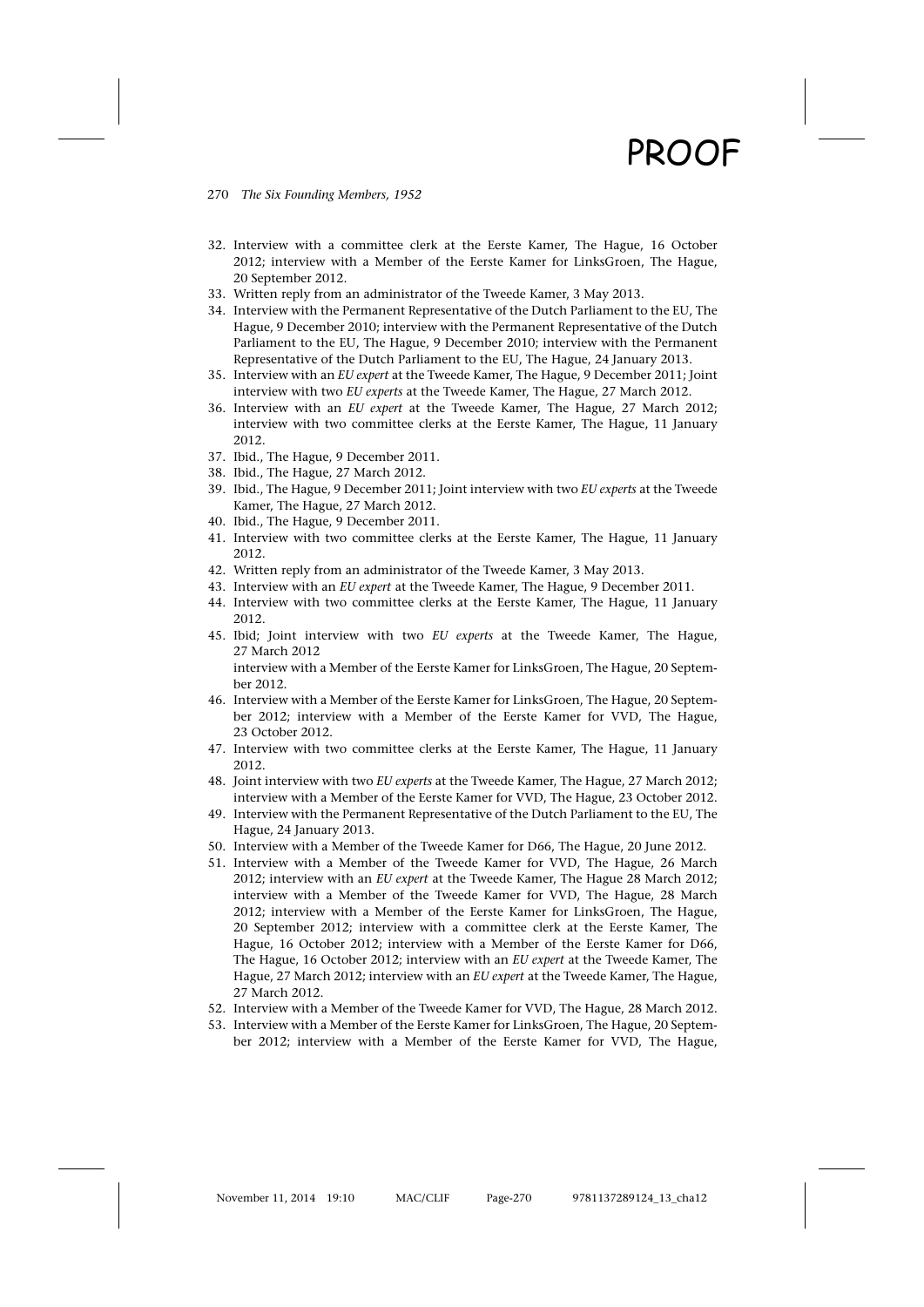*Anna-Lena Högenauer* 271

23 October 2012; interview with a committee clerk at the Eerste Kamer, The Hague, 16 October 2012; interview with two committee clerks at the Eerste Kamer, The Hague, 11 January 2012; interview with an *EU expert* at the Tweede Kamer, The Hague, 9 December 2011; Joint interview with two *EU experts* at the Tweede Kamer, The Hague, 27 March 2012.

- 54. Interview with a Member of the Eerste Kamer for D66, The Hague, 16 October 2012.
- 55. Interview with a Member of the Tweede Kamer for VVD, The Hague, 28 March 2012; interview with an *EU expert* at the Tweede Kamer, The Hague, 9 December 2011.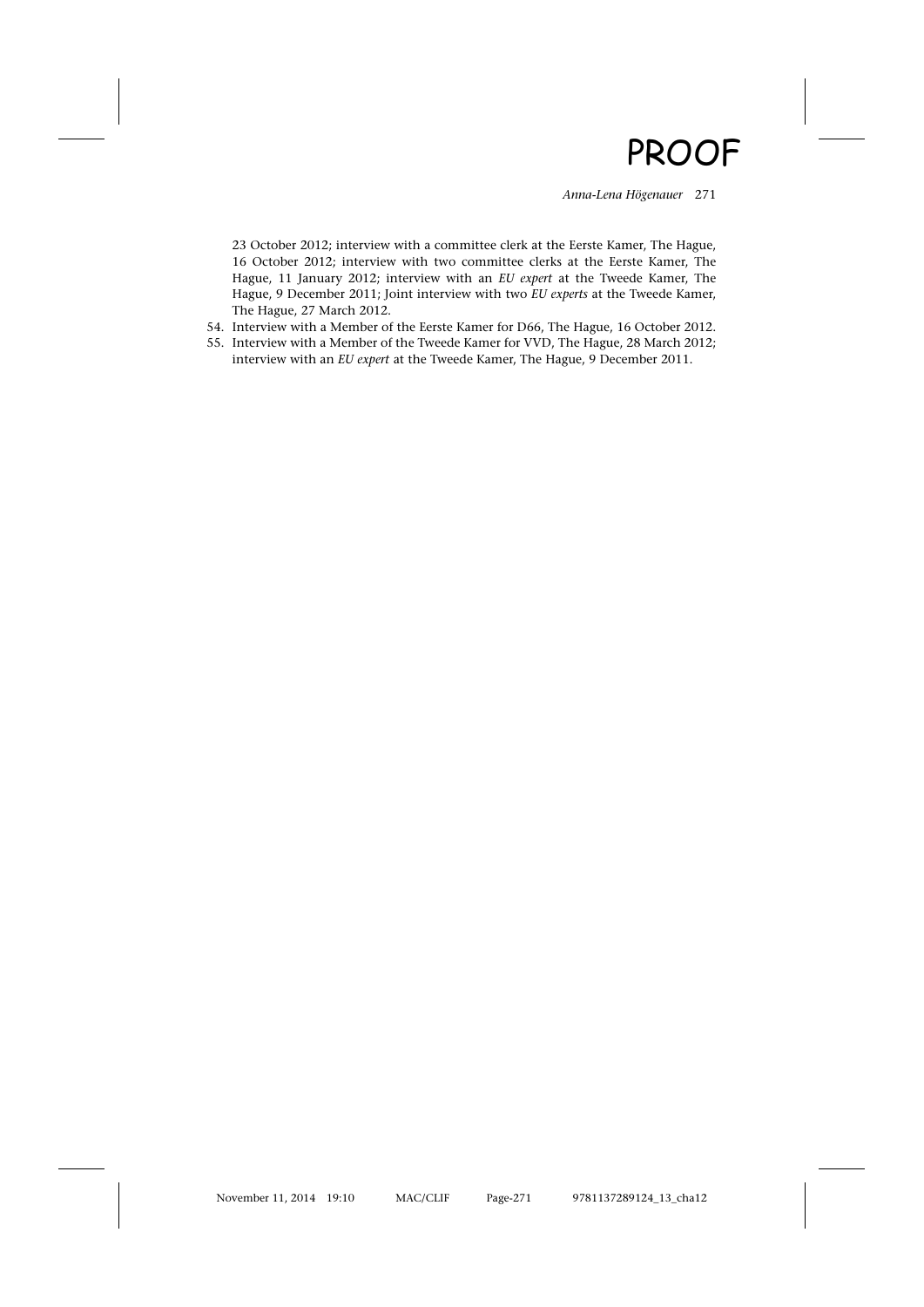November 11, 2014 19:10 MAC/CLIF Page-272 9781137289124\_13\_cha12